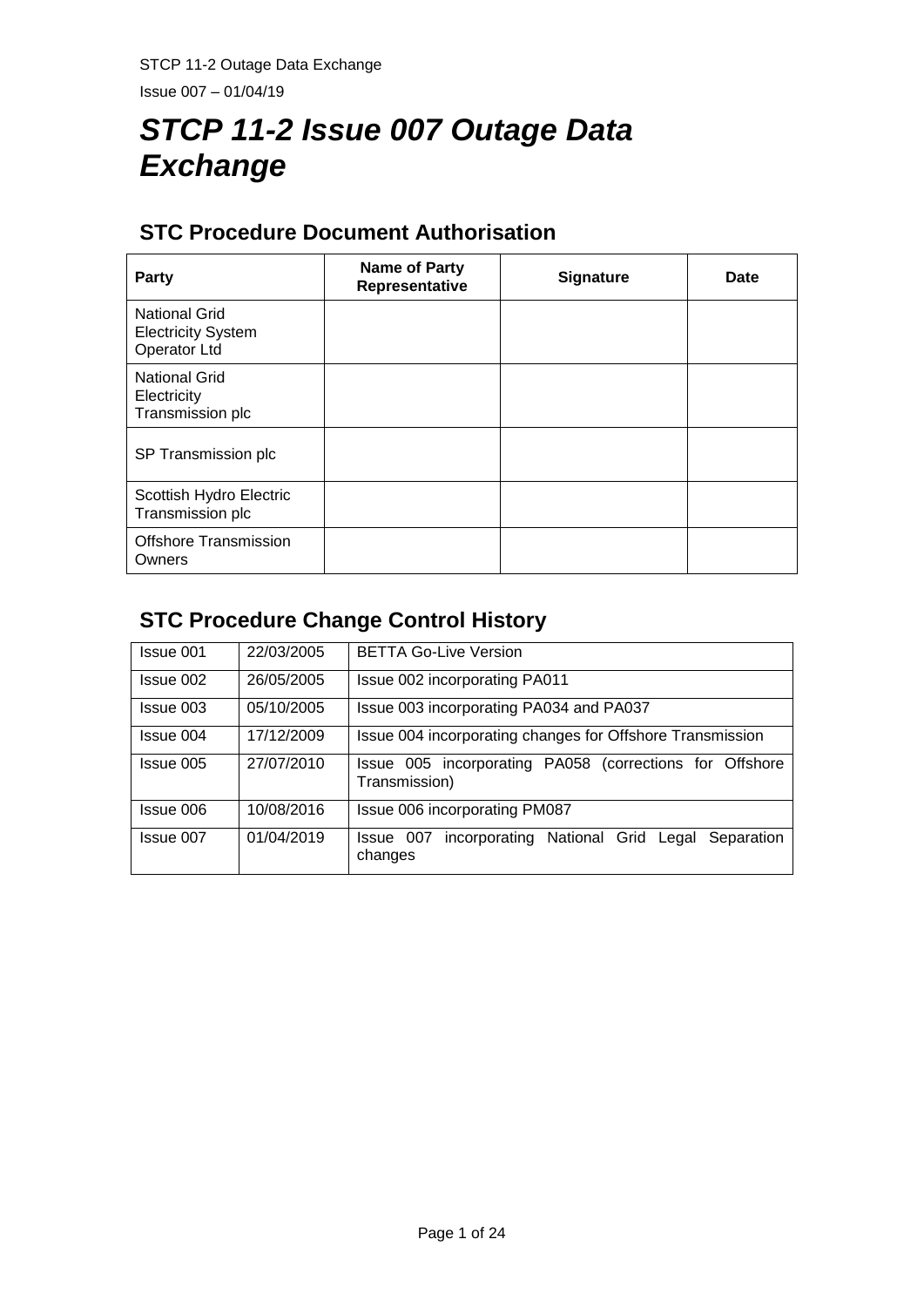Issue 007 – 01/04/19

# **1 Introduction**

#### *1.1 Scope*

- 1.1.1 This procedure describes the data exchange requirements between NGESO and the TOs to facilitate the Outage planning process.
- 1.1.2 This document has been revised as part of the periodic review.
- 1.1.3 This document applies to NGESO and the following TOs. For the purposes of this document, the TOs are:
	- NGET:
	- SPT:
	- SHETL; and
	- All Offshore Transmission Licence holders as appointed by OFGEM
- 1.1.4 No distinction is generally made within the document between Onshore and Offshore TOs. References are applicable to both unless specific conditions or exceptions are made in the document relating to an Onshore TO or Offshore TO. Such conditions or exceptions will be prefixed accordingly.
- 1.1.5 This document recognises that an Onshore TO or Offshore TO may become the owner of one or more Offshore or Onshore Networks and that the ownership of TO networks may change over time.
- 1.1.6 NGESO shall use the NGESO Outage Database (currently known as TOGA) to
	- Manage and maintain details of the Outage Plan
	- Manage the process of outage change.
	- Manage the introduction of new Offshore TOs
	- Manage changes in Offshore Network ownership
	- Provide TOs with visibility of all impacting outages (Outage Identification (Outage number)/circuit description/start date/end sate)
	- Manage Capacity Declarations by DNOs
- 1.1.7 The NGESO Outage Database will be available to each TO.
- 1.1.8 This procedure allows TO to use the NGESO Outage Database interactively (via web based browser) and to exchange Outage data with NGESO via a file transfer process.
- 1.1.9 This procedure should be read in conjunction with STCP11-1 Outage Planning, and the TOGA System Interface Specification, Issue 5.0 available on request.

### *1.2 Objectives*

1.2.1 The objective of this procedure is to set out the requirements for exchange of information between NGESO and the TOs to facilitate the process in STCP11-1 Outage Planning.

# **2 Key Definitions**

#### *2.1 For the purposes of STCP11-2:*

- 2.1.1 **Additional Outage Data** means data items listed in the TOGA System Interface Specification.
- 2.1.2 **Basic Asset Data** means these data items listed in Appendix B of this STCP
- 2.1.3 **Basic Outage** means a template for data held within NGESO Outage Database comprising a single item or group of Plant & Apparatus affected when an Outage is released for work.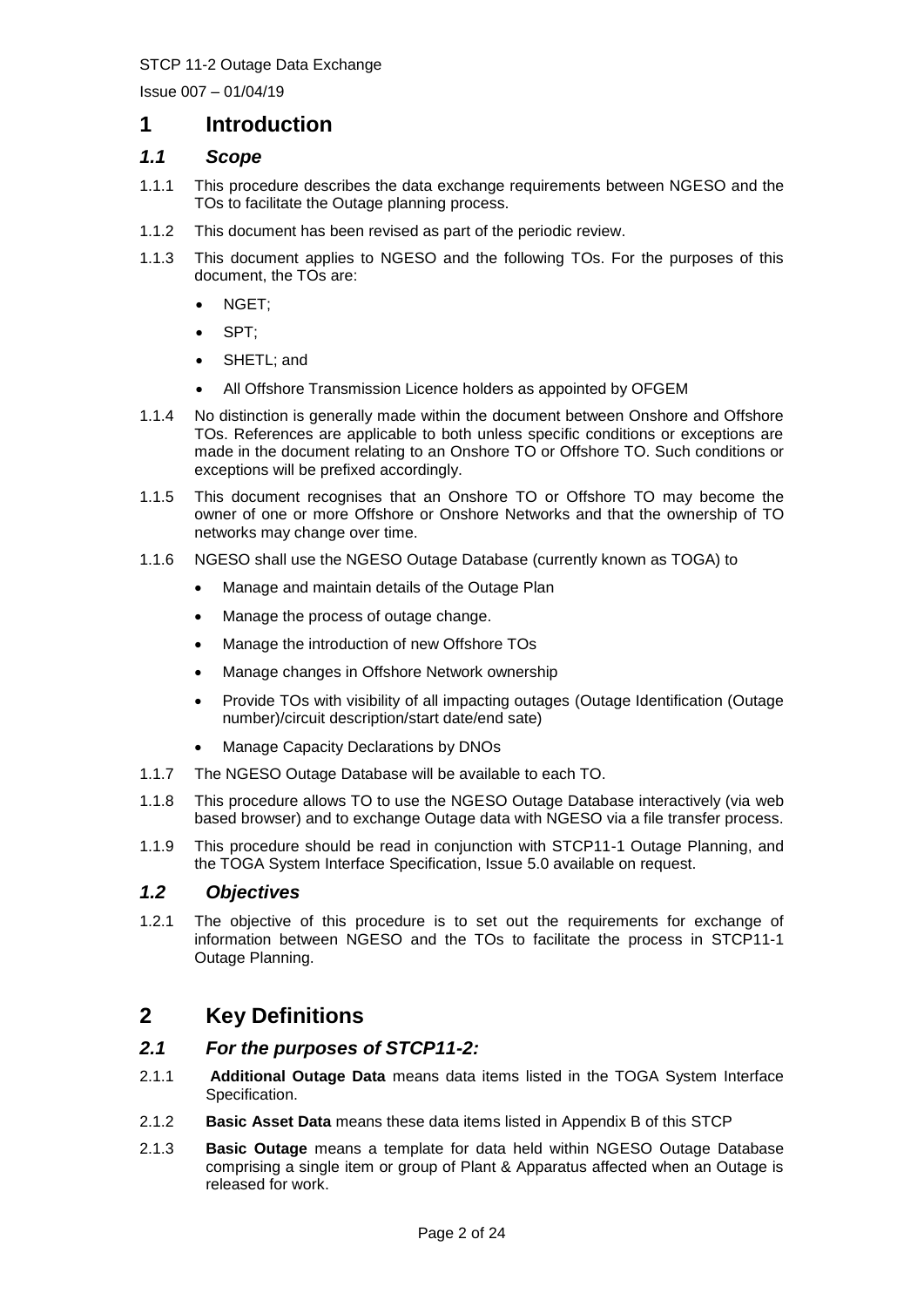Issue 007 – 01/04/19

- 2.1.4 **Basic Outage Data** means those data items listed in Appendix B of this STCP.
- 2.1.5 **Boundaries of Influence** means the asset level only and is applicable only to assets not substations,
- 2.1.6 **Boundary Outages** means an outage that affects more than one Transmission owner
- 2.1.7 **Capacity Declaration** means a statement indicating restrictions to the import and/or export capability of the network boundary.
- 2.1.8 **Outage Identification** (aka Outage Number) means a unique identifier, identifying each Outage in the NGESO Outage Database.
- 2.1.9 **Outage Request** means an Outage Proposal or Outage change request.
- 2.1.10 **Outage Request Identification** (aka Request Number) means a unique identification for each Outage Request submitted to the NGESO Outage Database.
- 2.1.11 **Outage Status** means the stage of the planning process which an Outage has reached. Refer to Appendix C1 Status Code list for details.

# **3 The NGESO Outage Database**

- 3.1.1 Once a prospective new TO has their application approved, NGESO will add that TO to the database such that NGESO will be able to associate the new TO with one or more new assets, offshore substations and parties in the NGESO Outage database.
- 3.1.2 All new TOs will be able to access TOGA via the current web browser interface.
- 3.1.3 NGESO will maintain details of Offshore Network ownership and changes of ownership within the NGESO Outage database. The ownership history of an asset will be retained within the database.
- 3.1.4 NGESO shall hold the master Basic Outage list in the NGESO Outage Database (known as TOGA). Each new request for an Outage shall be based on a Basic Outage.
- 3.1.5 For each Outage Request, the NGESO Outage Database shall contain:
	- a unique Outage Identification (that can be generated either automatically by the NGESO Outage Database, or be provided by the Party entering the record);
	- Basic Outage Data (as set out in Appendix B);
	- Basic Asset Date (as set out in Appendix B) and
	- Additional Outage Data (as set out in the TOGA System Interface Specification).
- 3.1.6 Details and formats of available fields for data transfers to/from the NGESO Outage Database are those listed in TOGA System Interface Specification, Issue 5.
- 3.1.7 Data can be entered into the NGESO Outage Database by a TO via one of the three available methods described in section 4.
- 3.1.8 NGESO will define any associations that connect a TO with the appropriate connecting assets in another TO network (i.e. Boundary of Influence).
- 3.1.9 NGESO will provide each TO with the means to obtain visibility of any outages that are planned within the boundary of influence with adjacent TO networks.
- 3.1.10 The NGESO Outage Database provides for an outage change control process, which allows an audit trail to be maintained and allows the history of any planned Outage to be tracked
- 3.1.11 NGESO shall maintain an up to date NGESO Outage Database (TOGA) user guide that shall be made available to each TO online

# **4 Outage Data Exchange**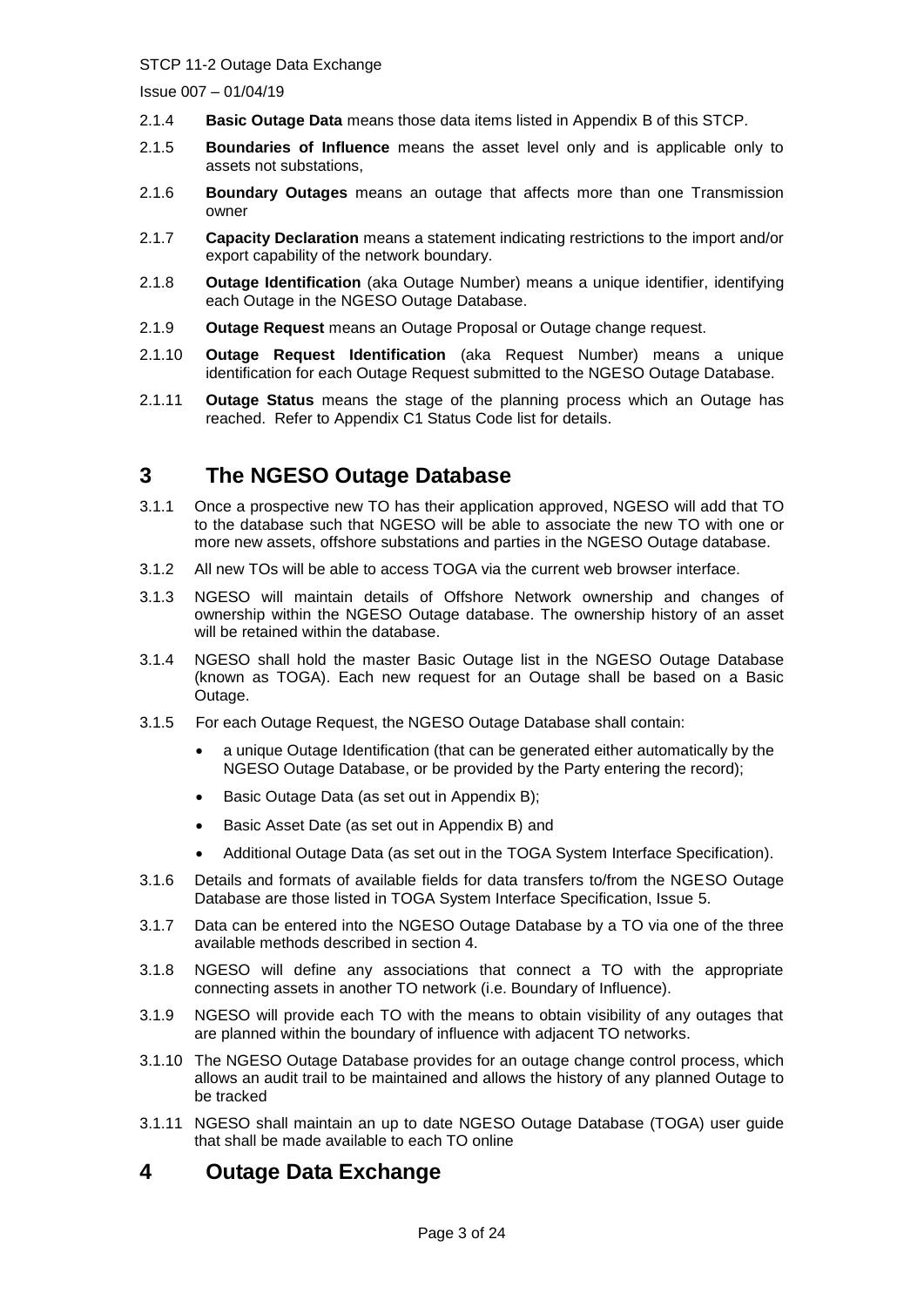Issue 007 – 01/04/19

#### *4.1 General Process*

- 4.1.1 A master list of Basic Outages and Basic Asset Data shall be held in the NGESO Outage Database. Each TO shall provide Basic Outage Data and Basic Asset Data for all of that TO's Basic Outages. NGESO shall enter additional Basic Outage Data and Basic Asset Data, as appropriate.
- 4.1.2 NGESO will define any associations that connect a TO with the appropriate connecting assets in another TO network (i.e. Boundary of Influence) within the Basic Outage Data. (See Appendix E)
- 4.1.3 The TO will advise NGESO as soon as practicable prior to changes of asset ownership and NGESO will maintain details of such changes within the NGESO Outage Database. (See Appendix D)
- 4.1.4 The Basic Outage Data and Basic Asset Data listed in Appendix B shall be provided and/or maintained by the responsible Party as described in Appendix B. The TO shall provide new Basic Outage Data and Basic Asset Data as and when new Basic Outages and Basic Asset Data are required for NGESO to review and approve.
- 4.1.5 TO submission of changes to existing Basic Outages and new Basic Outages shall be flagged by the TO for NGESO to accept and/or add relevant data.
- 4.1.6 TO submission of changes to existing Basic Assets and new Basic Assets shall be flagged by the TO for NGESO to accept and/or add relevant data
- 4.1.7 The master list of Basic Outages of a particular TO shall be available for downloading by that TO and NGESO in a flat file format.
- 4.1.8 NGESO will maintain a list of status codes that are required as part of the Outage data exchange process. This list may be updated as required to meet the requirements of all parties. The current list is contained in Appendix C.
- 4.1.9 If NGESO is unable to place an Outage Request on the dates requested by a TO, that Outage Request shall have a Request Status changed to "Rejected". A TO can view in the NGESO Outage Database any rejected Outage Requests submitted by that particular TO. NGESO can also send any rejected Outage Request electronically to the requesting TO if needed.
- 4.1.10 For any rejected Outage Requests, NGESO shall contact the TO to discuss the rejected outage and both parties can propose and agree on new dates. The TO shall then resubmit the Outage Request to NGESO for approval and acceptance into plan.
- 4.1.11 All Parties shall respond to all requests for Outage changes as soon as reasonably practicable, taking account of the time remaining from the request date to the Outage start date or the date of change.
- 4.1.12 Any Party can download a list of Outages that have changed since that Party last requested such a list.
- 4.1.13 A list of Outages downloaded by a TO shall contain all planned Outages within that TO network and any appropriate planned Outages within the Boundary of Influence of another TO.
- 4.1.14 An audit trail shall be maintained for all changes to planned Outages contained within the NGESO Outage Database

### *4.2 Creating New Outages Request*

- 4.2.1 Any request for a new Outage proposed using an Outage Request that has not been assigned an Outage identification by the relevant TO shall have an Outage Identification automatically generated by the NGESO Outage Database.
- 4.2.2 Requests for new Outages can be entered into the NGESO Outage Database by a TO using one of the three methods described below: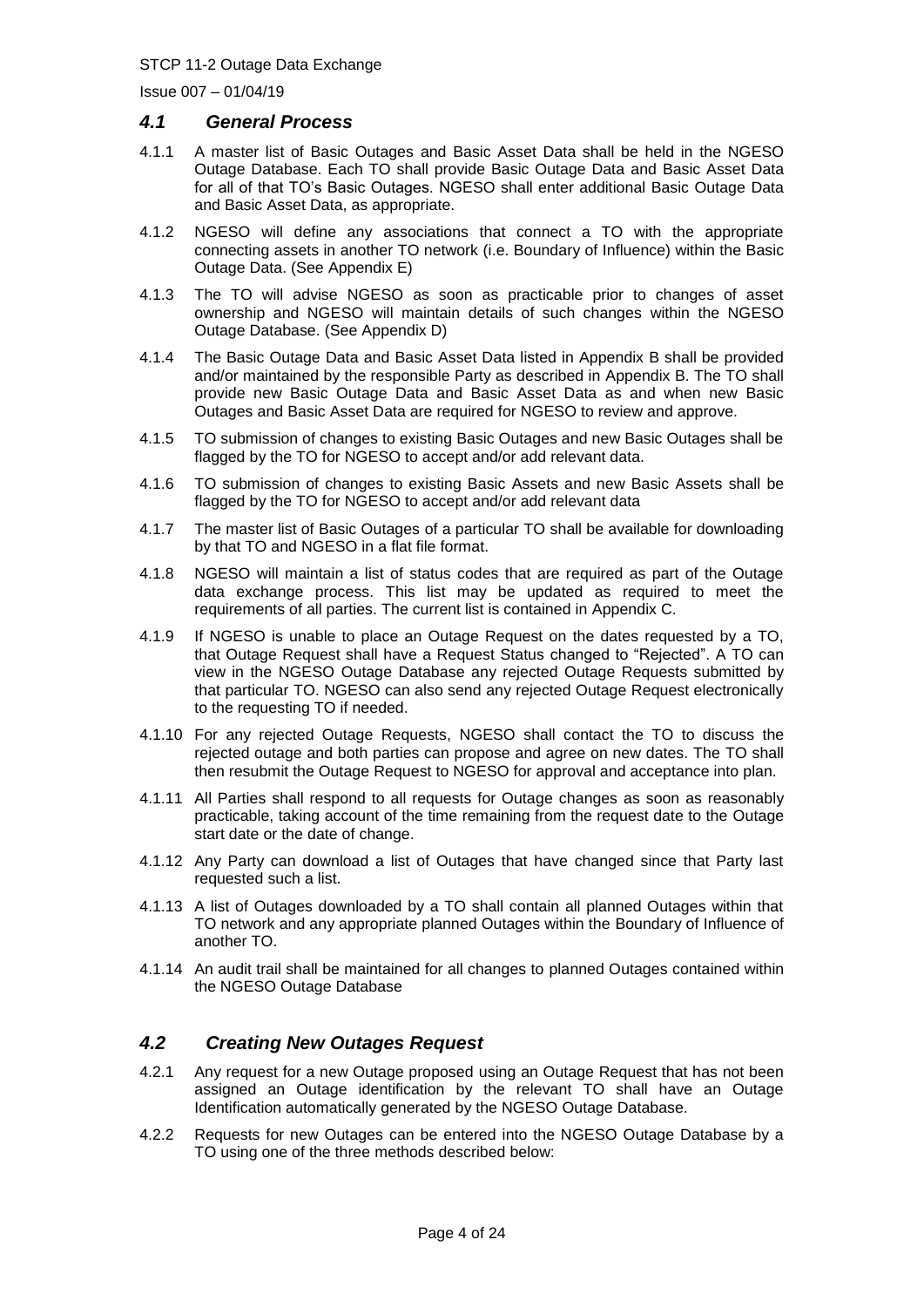Issue 007 – 01/04/19

4.2.2.1 By direct entry into NGESO Outage Database (for Request or Pending). In such case:

- the TO shall choose the appropriate Basic Outage template in the NGESO Outage Database, and add the necessary information; and
- this data shall be visible to NGESO as an Outage Request or Pending, depending on the method used.
- this entry type is best suited to single or low volume entries

4.2.2.2 Via electronic upload into NGESO Outage Database (for Request only). In such case:

- the TO shall produce a list of Outage Requests in the appropriate format and containing the agreed data (including the Basic Outage Data Reference Identifier);
- the TO shall upload the information into the NGESO Outage Database; and
- each upload shall be assigned a unique batch identification by the NGESO Outage Database
- this entry type is best suited to mid to high volumes of entries

4.2.2.3 Via electronic file transfer (for Request only). In such case:

- the TO shall produce a list of Outage Requests in the appropriate format and containing the agreed data (including the Basic Outage Data reference);
- the TO shall send a file electronically to NGESO; and
- NGESO shall ensure that such a file is loaded into the NGESO Outage Database and forward any error file/ rejection to the relevant TO.
- the outcome of the Outage Request shall be flagged back to the TO in a flat file transfer.
- This entry type is best suited to a high volume of entries or where an interface to a User database is used.
- 4.2.3 Offshore TOs can also request new outages for Offshore TOs to be entered into the NGESO Outage Database by NGESO if required. The Offshore TO shall provide the information as described in 4.2.2.3. NGESO will inform the Offshore TO when the data is available within the NGESO Outage Database.
- 4.2.4 The TO may submit more than one Outage Request for an item of Plant and Apparatus at the same time e.g. if an Outage is required on a circuit for both construction and maintenance at the same time this may be shown as two Outages.
- 4.2.5 The TO shall provide requests for Outage changes in accordance with STCP 11-1: Outage Planning. These shall include the Additional Outage Data detailed in the TOGA System Interface Specification Issue 5.
- 4.2.6 When NGESO agrees to an Outage Request, it shall move into the Outage Plan

### *4.3 Submitting an Outage Request (for a change to an existing Outage)*

4.3.1 Requests to change existing Outages can be entered into the NGESO Outage Database by a TO using one of the three methods described below:

4.3.1.1 By direct entry into NGESO Outage Database (for Request or Pending). In such case:

• the Onshore TO shall choose the appropriate Outage record in the NGESO Outage Database, take a copy to create an Outage Request or Pending booking and update the fields as required;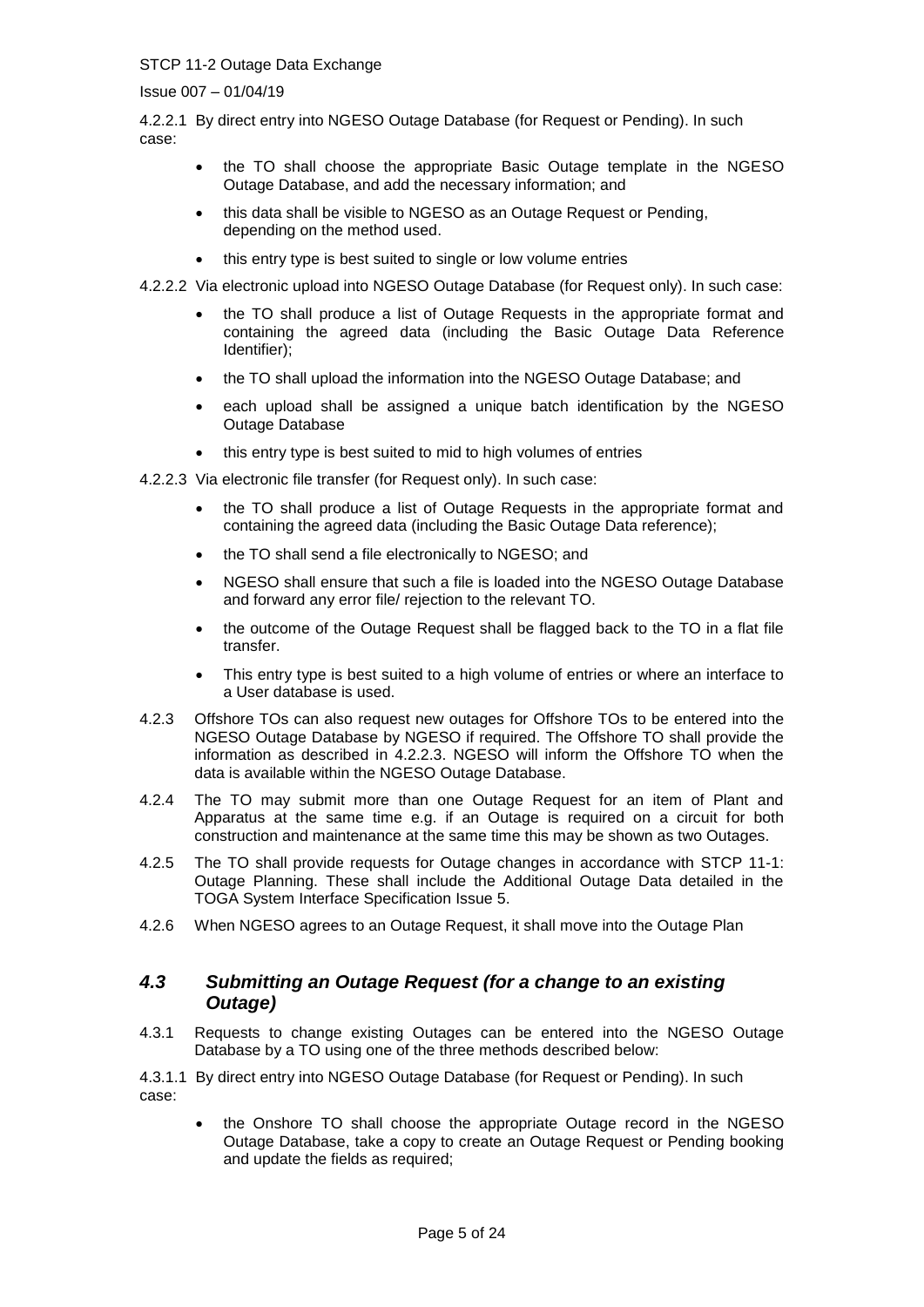Issue 007 – 01/04/19

- once the Outage Request has been agreed by NGESO, the appropriate Outage Status shall be set and the Outage shall form part of the Outage Plan.
- this entry type is best suited to single or low volume entries

4.3.1.2 Via electronic upload into NGESO Outage Database (for Request only). In such case:

- the process in 4.2.2.2 shall be followed, with the addition of the existing Outage Identification; and
- this record shall be recognised as an existing Outage and the NGESO Outage Database shall therefore apply the information to the correct record.
- this entry type is best suited to medium to high volumes of entries

4.3.1.3 Via electronic file transfer (for Request only). In such case:

- the Onshore TO shall send a file containing the Outage Request (identified with its existing Outage Identification) electronically to NGESO directly from their own database; and
- NGESO shall ensure that such a file is loaded into the NGESO Outage Database and forward any error file /rejection to the relevant Onshore TO should the file fail to load.
- Once assessed the outcome of the Outage Request shall be flagged back to the Onshore TO in a flat file transfer.
- This entry type is best suited to a high volume of entries or where an interface to a User database is required
- 4.3.2 Offshore TOs can also submit request for outages involving existing outages to be entered into the NGESO Outage Database by NGESO. The Offshore TO shall provide the information as described in 4.4.1.3. NGESO will inform the Offshore TO when the data is available within the NGESO Outage Database.
- 4.3.3 Regardless of the manner in which the Outage Request is entered into the NGESO Outage Database:
	- NGESO shall assess and attempt to place the Outage Request;
	- Any Outage Request submitted after the Plan Freeze date must be accompanied by a unique Outage change code and change description (see Appendix C5); and
- 4.3.4 An Outage Request will only become part of the Outage Plan when it has been approved by NGESO.

#### *4.4 Service Reductions (unplanned Transmission Owner Outages) of greater than 3 hours duration.*

- 4.4.1 It shall be possible to separately identify Service Reductions that result in Plant and/or Apparatus being out of service for greater than 3 hours duration within the NGESO Outage Database and run a report on these entries.
- 4.4.2 The TO shall normally enter, by any agreed method in section 4.2 and within 24 hours of the Event, Service Reductions that result in Plant and/or Apparatus being out of service for greater than 3 hours duration. If this is not possible, NGESO will enter these Service Reductions into the NGESO Outage Database and liaise with the TO to align databases as required.

### *4.5 Capacity Declarations*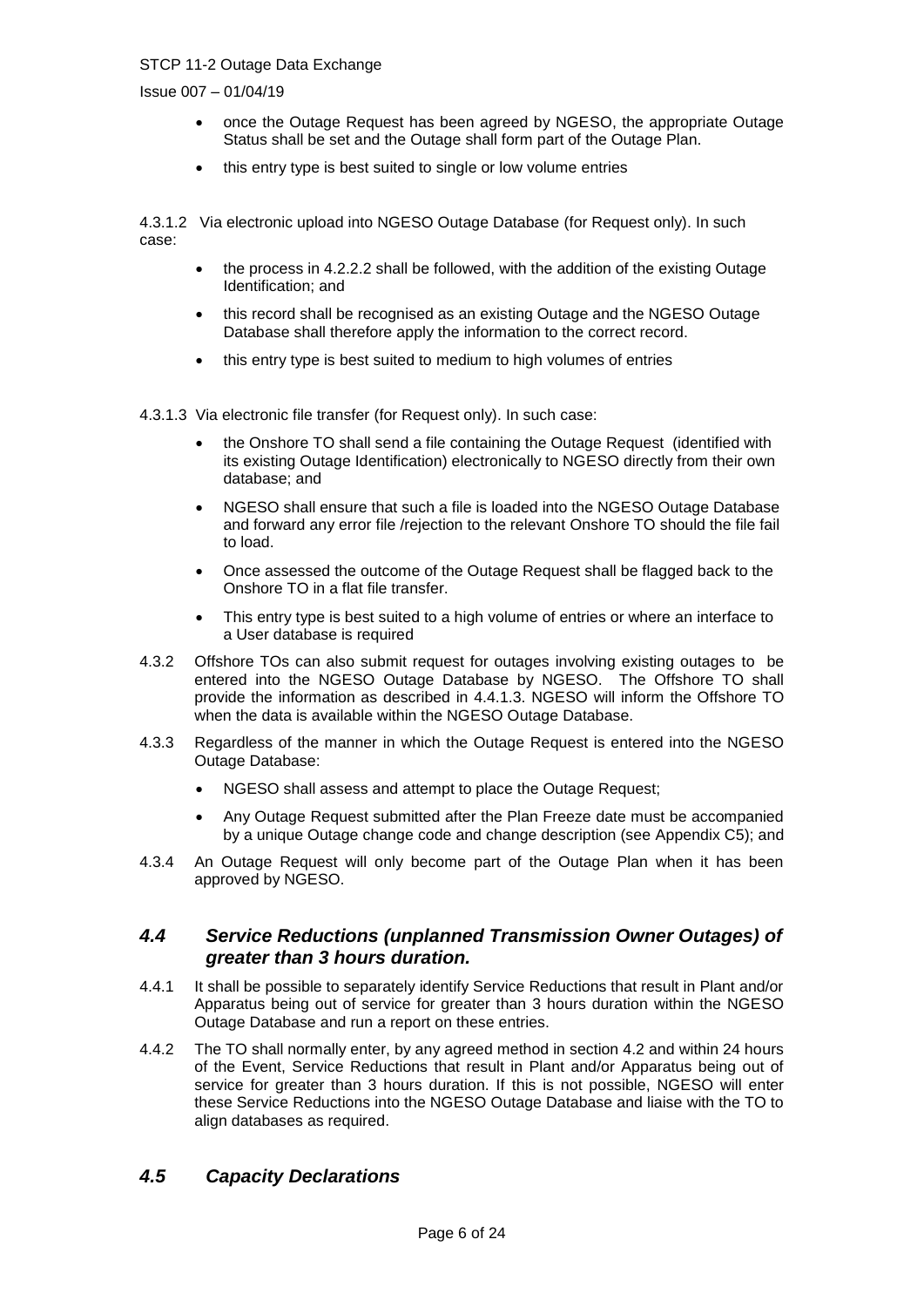Issue 007 – 01/04/19

- 4.5.1 If a DNO network acts as the connecting point for an Offshore TO and that DNO network restricts the capacity of the Offshore Network then the DNO should declare a capacity restriction. This will allow the Offshore TO and any associated generators to take appropriate action. (See Appendix F)
- 4.5.2 NGESO can create a capacity declaration on behalf of a DNO.
- 4.5.3 The information submitted as a Capacity Declaration is as follows
	- Maximum export capacity (MVA and MW)
	- Maximum Import capacity (MVA and MW)
	- The period over which the capacity limits are valid
	- Designated circuit (optional)
- 4.5.4 When it receives a DNO capacity declaration NGESO will carry out a process to determine how (or if) the restriction should be apportioned between the connecting parties.
- 4.5.5 NGESO will distribute this information to ensure all parties get appropriate visibility.
- 4.5.6 Where a Network restriction exists in a TO network due to a customer choice connection then NGESO can also declare a Capacity Declaration to one or more connecting parties using the same process as above.

# **5 NGESO Initiated Outage Request changes**

- 5.1 An Outage Request change may be requested by NGESO for operational reasons. This could occur in any timescale. NGESO shall liaise with the TO on the details and reason for the proposed Outage change and agree appropriate change codes to be used in accordance with Appendix C5.
- 5.2 If the TO accepts the Outage Request change then NGESO shall request the TO submit an Outage Request change using one of the three methods described in section 4.4, indicating that NGESO are the initiating Party by use of the change codes. NGESO will approve the Outage Request change and update the NGESO Outage database.
- 5.3 Where the TO disagrees with an NGESO initiated change to an Outage and an alternative cannot be agreed, NGESO may, where operational circumstances dictate, remove the Outage from the Plan, flag the change to the TO and update the NGESO Outage database accordingly. The TO may then choose to dispute the Outage removal or submit a modified Outage Request.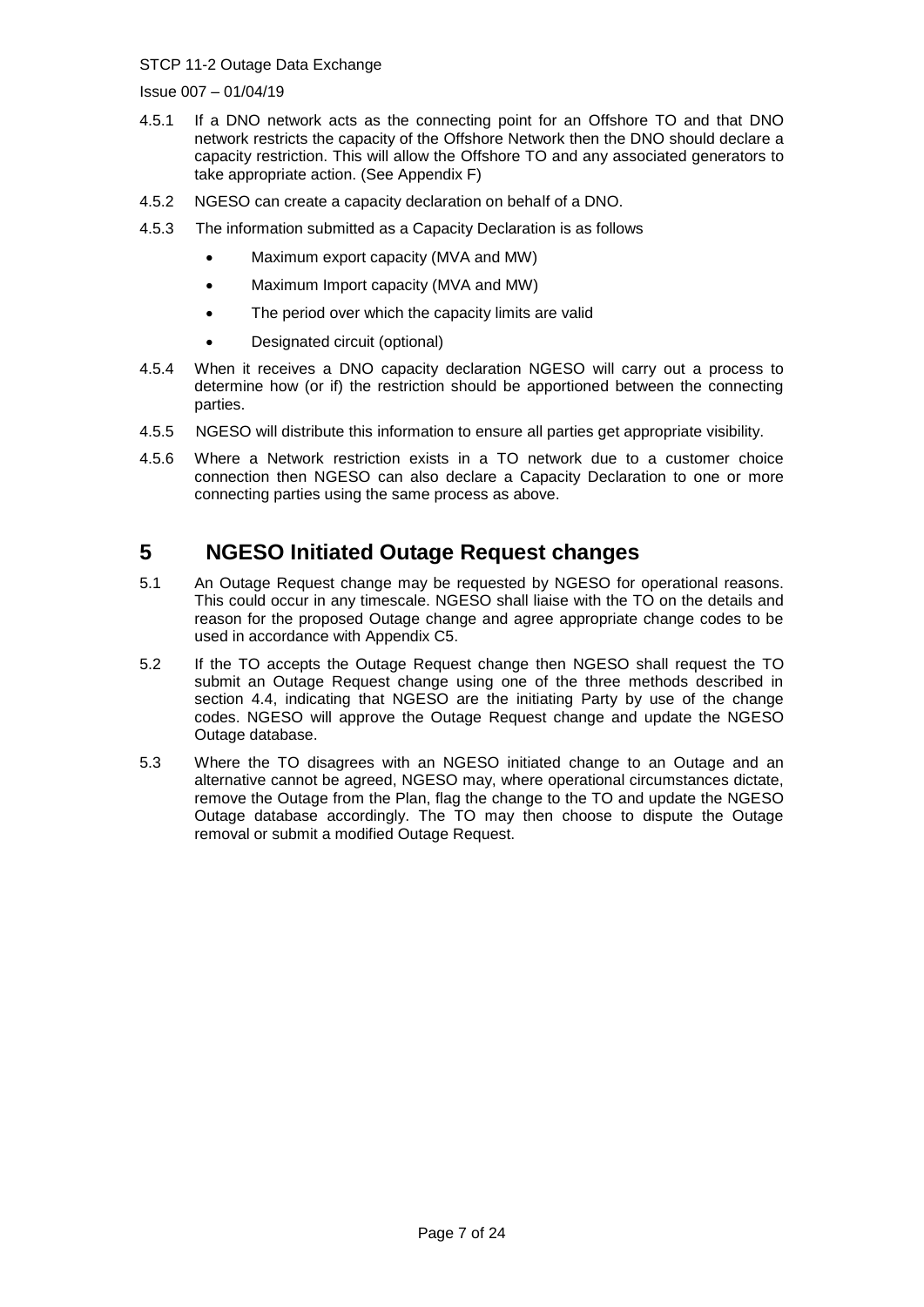Issue 007 – 01/04/19

# **Appendix A Flow Diagram**

The Process Diagrams shown in this Appendix A are for information only and Offshore TOs should refer to section 4 for clarity. In the event of any contradiction between the process represented in this Appendix A and the process described elsewhere in this STCP, then the text elsewhere in this STCP shall prevail.

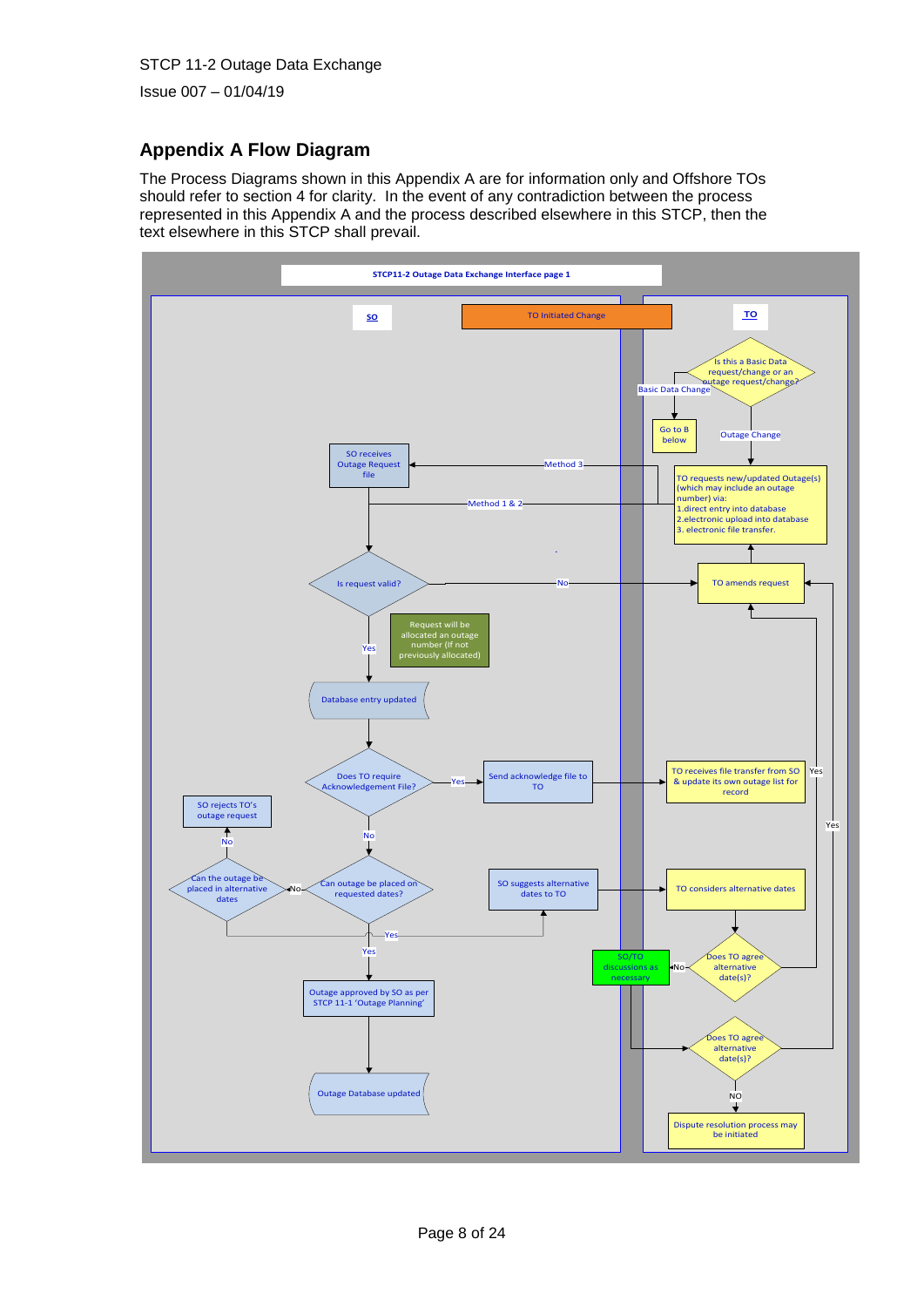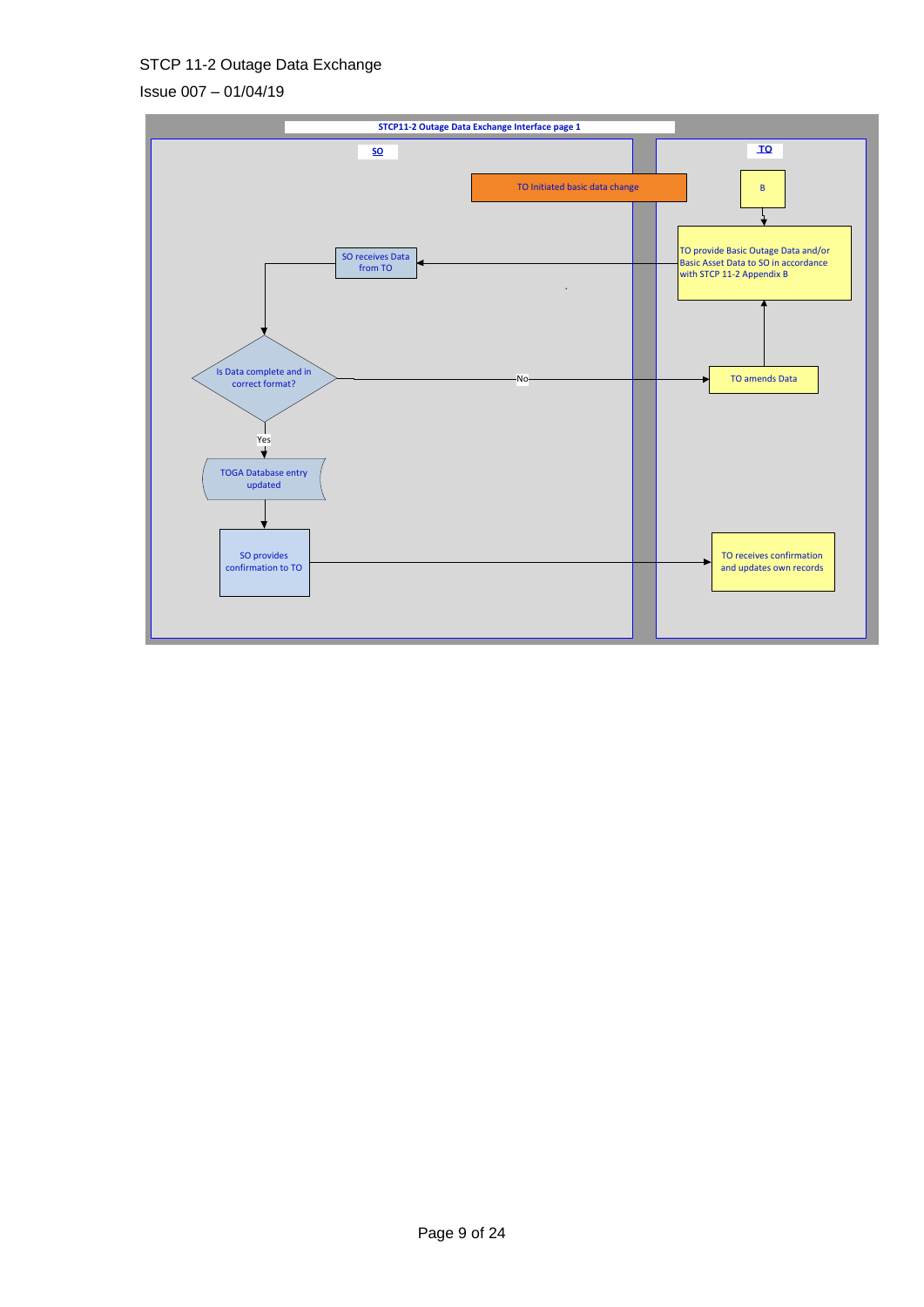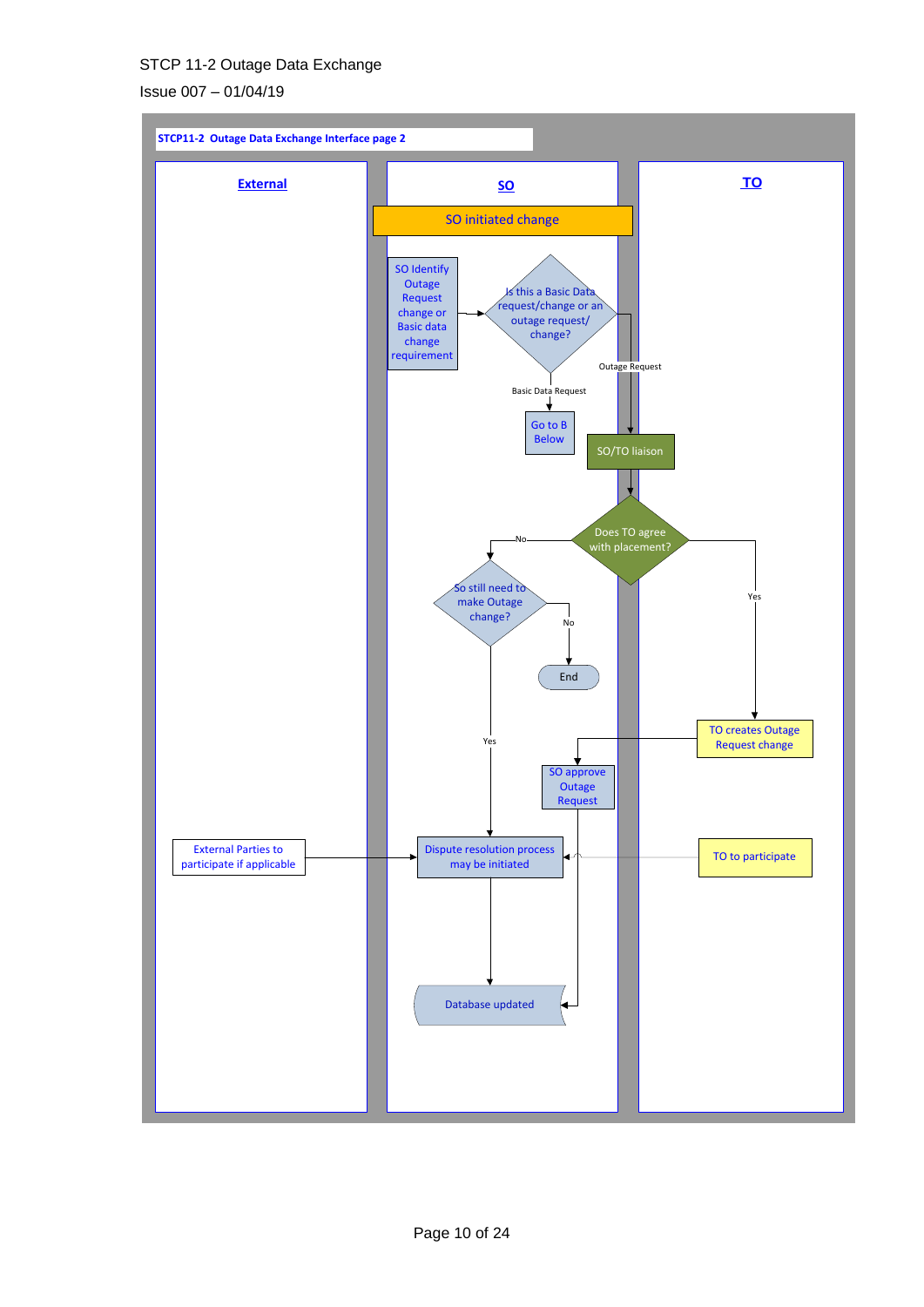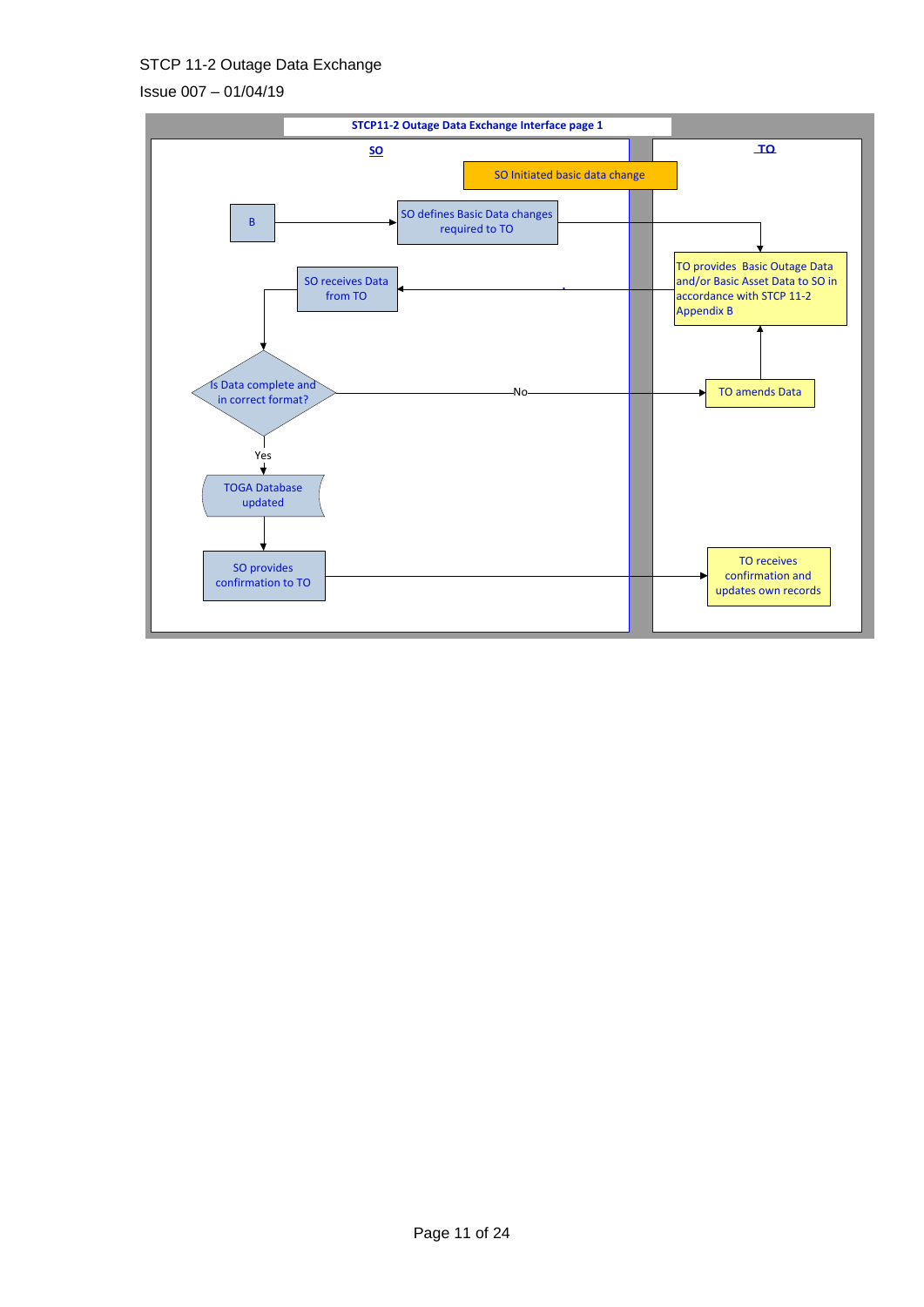Issue 007 – 01/04/19

# *Appendix B: Basic Outage and Basic Asset Data*

### **B.1 TOGA Basic Outage Data**

The list of data stored against a Basic Outage record is shown below. Refer to TOGA System Interface Specification, Issue 5.0 available on request.

| Field                               | Responsibility<br>for provision | Description                                                                                                                                                                                                                                                                                                                                                                                                                 |
|-------------------------------------|---------------------------------|-----------------------------------------------------------------------------------------------------------------------------------------------------------------------------------------------------------------------------------------------------------------------------------------------------------------------------------------------------------------------------------------------------------------------------|
| <b>Basic Reference</b>              | By Agreement                    | Reference identification associated with basic<br>Outage data. This is currently used by the TO<br>to link initial plan build Outage Requests to<br>their work management system. When<br>creating a single Outage this reference is<br>found and shall provide basic template for an<br>Outage Request. The format shall include the<br>first Substation code and a unique<br>identification associated with each circuit. |
| <b>Status</b>                       | <b>NGESO</b>                    | <b>Status of basic Outage</b>                                                                                                                                                                                                                                                                                                                                                                                               |
| <b>Outage Equipment Description</b> | By Agreement                    | Full description of circuit out of service                                                                                                                                                                                                                                                                                                                                                                                  |
| Outage Type                         | <b>NGESO</b>                    | Standard or comment                                                                                                                                                                                                                                                                                                                                                                                                         |
| <b>Branch Assets</b>                | NGESO-T                         | The code used to identify each element of the<br>Outage (NGESO NASAP)                                                                                                                                                                                                                                                                                                                                                       |
| Substations involved                | <b>TO</b>                       | List of substations affected by the Outage                                                                                                                                                                                                                                                                                                                                                                                  |
| NGESO-T Significance                | <b>NGESO</b>                    | A flag from A to E indicating the significance.<br>A=MIS, B= TO Outages at interface sites, C=<br>Customer Outages at interface sites, D =<br>Customer Outages that may affect operation of<br>National Electricity Transmission System, E =<br>Outages of no interest to NGESO.                                                                                                                                            |
| External interested parties         | <b>NGESO</b>                    | Indicates which Outages need to be notified to<br>TOs and external parties under Grid Code<br>OC <sub>2</sub>                                                                                                                                                                                                                                                                                                               |
| External party comments             | <b>NGESO</b>                    | Comments for external parties                                                                                                                                                                                                                                                                                                                                                                                               |
| NGESO interested parties            | <b>NGESO</b>                    | NGESO internal groups                                                                                                                                                                                                                                                                                                                                                                                                       |
| TO interested parties               | <b>TO</b>                       | Optional field to indicate which TO groups may<br>be interested in the Outage                                                                                                                                                                                                                                                                                                                                               |
| Operational comments                | TO and<br><b>NGESO</b>          | Generic comments relevant to both Licensees<br>whenever the Outage is taken out of service                                                                                                                                                                                                                                                                                                                                  |
| Licensed Area                       |                                 | Default to supplying TO                                                                                                                                                                                                                                                                                                                                                                                                     |
| Valid From                          | <b>TO</b>                       | Date from which the basic data record<br>becomes active. For a new circuit would<br>normally be the date that the circuit is<br>expected to come under safety rules.                                                                                                                                                                                                                                                        |
| Valid To                            | TO                              | Used to indicate when a record is no longer<br>valid.                                                                                                                                                                                                                                                                                                                                                                       |
| Last Updated Date                   | *System<br>generated            | Date on which last update occurred                                                                                                                                                                                                                                                                                                                                                                                          |
| Last updated by                     | *System<br>generated            | Party ID carrying out last update                                                                                                                                                                                                                                                                                                                                                                                           |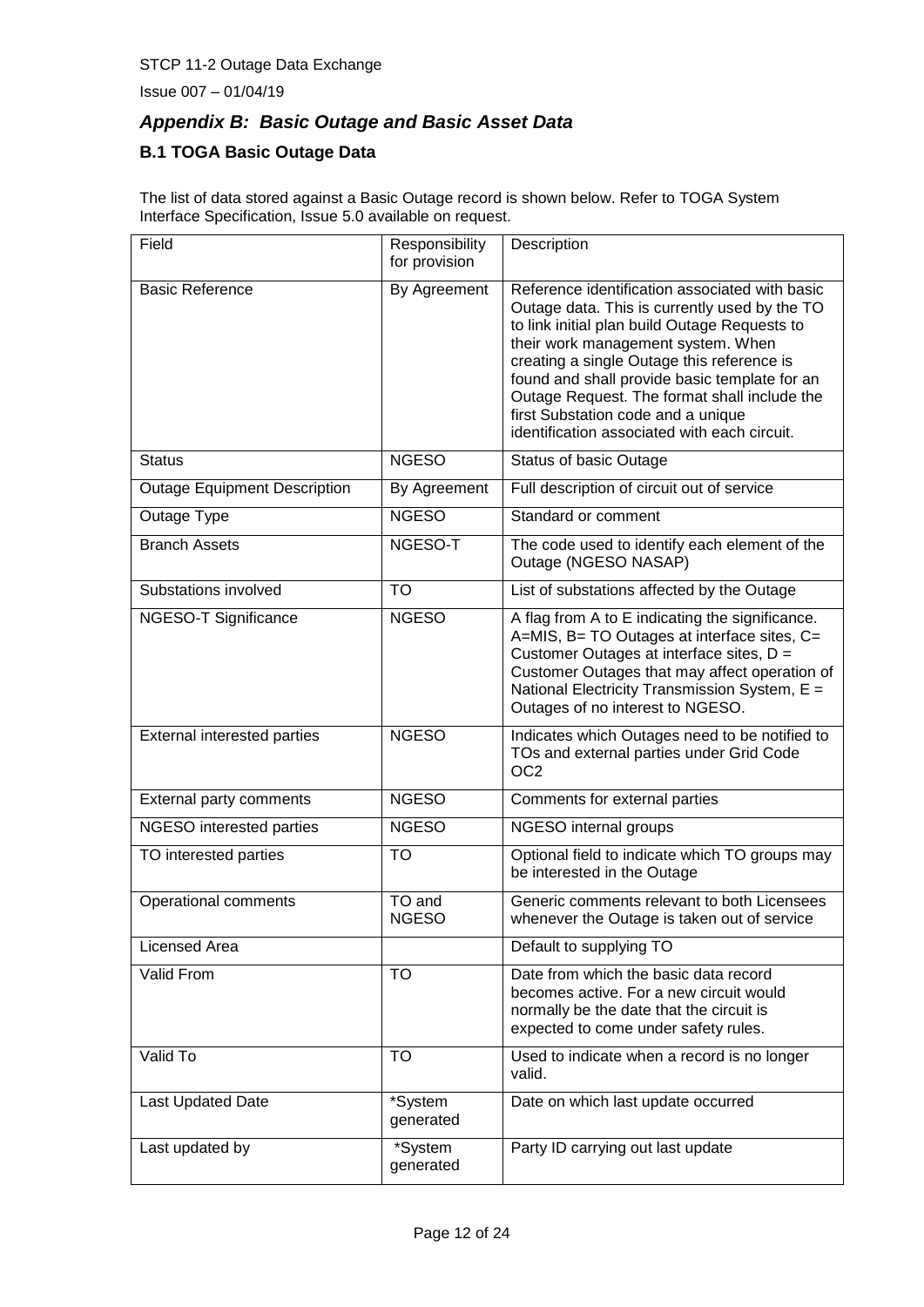Issue 007 – 01/04/19

| <b>Equipment Owner</b>  | <b>NGESO</b> | Defaults to the owning TO. This would be<br>different if there are basic Outages for DNO<br>assets.                                                               |
|-------------------------|--------------|-------------------------------------------------------------------------------------------------------------------------------------------------------------------|
| <b>Basic Group</b>      | <b>NGESO</b> | The same code as the basic Outage<br>identification for the basic Outage that includes<br>all combinations of a potential Outage.                                 |
| Free Codes              | TO or NGESO  | Optional. A definable code stored in NGESO<br>Outage Database that enables grouping of<br>Outages to enable reporting. Usually applied<br>when creating an Outage |
| <b>Tower References</b> | TO           | Optional field that can be used to indicate<br>Transmission Towers of special interest                                                                            |
| Risk flag               | NGESO/TO     | The indication that demand may be at<br>increased risk during this Outage                                                                                         |
| Demand at Risk          | <b>NGESO</b> | Information about demand at risk during this<br>Outage.                                                                                                           |

\*System generated fields are completed automatically on submitting a change to the NGESO Outage Database.

#### **B.2 TOGA Basic Asset Data**

This list of Basic Asset Data stored against a particular asset and within a number of Basic Outages is shown below

| Field                      | Responsibility<br>for provision | Description                                                                                                                                                                                        |
|----------------------------|---------------------------------|----------------------------------------------------------------------------------------------------------------------------------------------------------------------------------------------------|
| <b>Basic Asset Code</b>    | <b>NGESO</b>                    | The basic asset code is used to identify unique<br>assets within the TOGA database. Each asset<br>will require a unique code which is generated<br>by NGESO, with liaison with the TO if required. |
| Description                | NGESO/TO                        | A full and meaningful description of the asset<br>being added/removed from the TOGA<br>database is required to ensure it can be<br>identified and added/removed from Basic<br>Outage Data          |
| <b>Owner Specific Code</b> | <b>TO</b>                       | There is also an option to add an owner<br>specific code for any given basic asset. This<br>ensures that the asset owner can also track<br>the asset using their respective systems                |
| <b>Commissioning Date</b>  | <b>TO</b>                       | There is a requirement to ensure that the<br>correct commissioning date is entered into<br>TOGA. This ensures that assets are added<br>and removed from the database as and when<br>required.      |
| Decommissioning Date       | <b>TO</b>                       | Assets should have appropriate and correct<br>decommissioning dates entered into the TOGA<br>database. This ensures that the asset remains<br>on record, but is no longer in use.                  |
| <b>Licensed Area</b>       |                                 | Default to supplying TO                                                                                                                                                                            |
| Rating                     | N/A                             | Not used                                                                                                                                                                                           |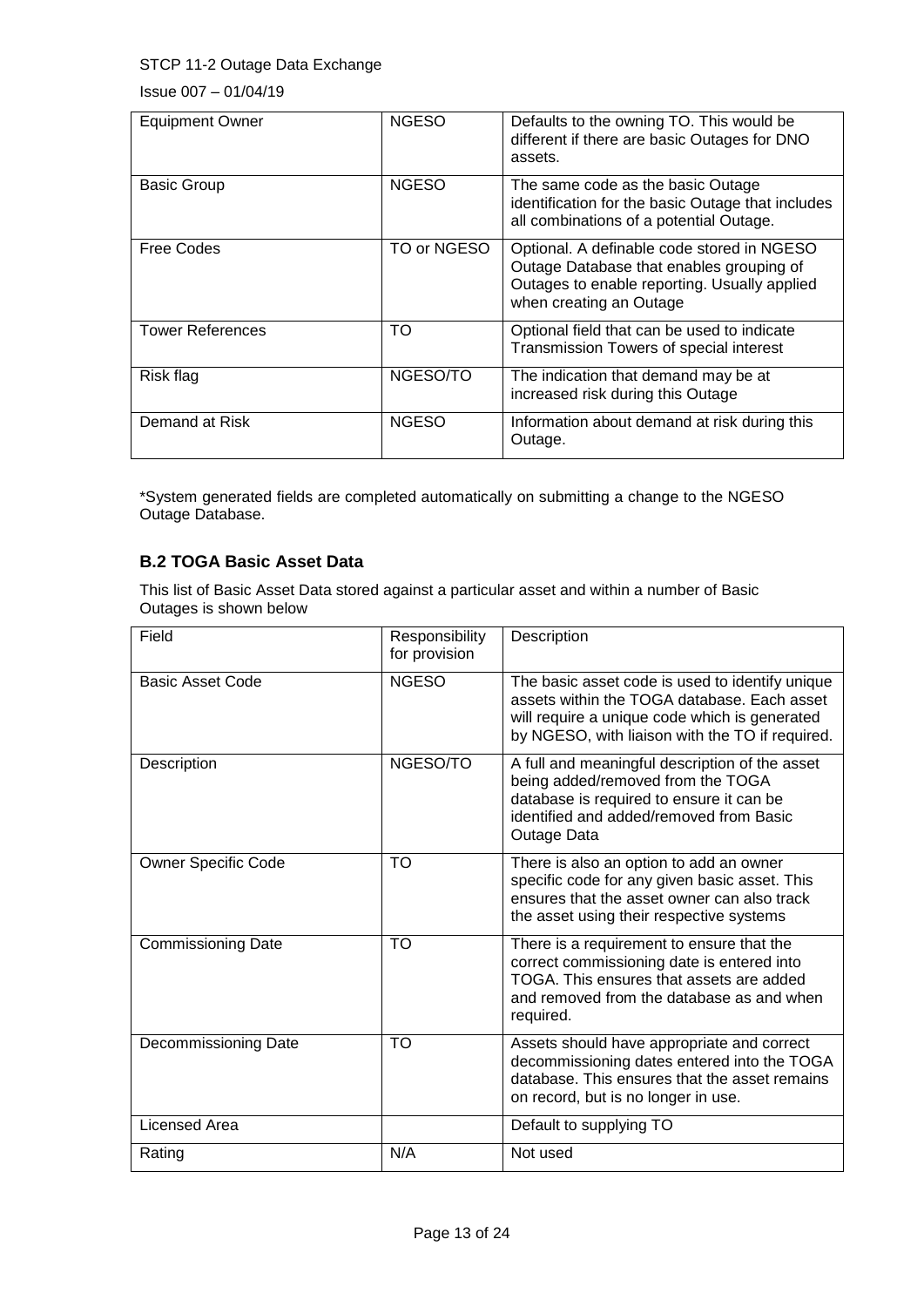Issue 007 – 01/04/19

| Asset Type                 | TO           | List to be provided - see below                                              |
|----------------------------|--------------|------------------------------------------------------------------------------|
| Owner ID - Description     | TO/NGESO     | This field should show the asset owner                                       |
| Node 1                     | <b>NGESO</b> | Substation in which assets are located.                                      |
| Node 2                     | <b>NGESO</b> | Alternative substation in which asset forms<br>part of (end B of an A-B cct) |
| Reference                  | N/A          | Not used                                                                     |
| Comments                   | TO/NGESO     | Any additional comments about asset                                          |
| <b>Monitoring Category</b> | TO/NGESO     | List to be provided – see below                                              |
| <b>SO Parties</b>          | <b>NGESO</b> | NGESO to add appropriate SO parties that can<br>view or edit the asset       |
| <b>TO Parties</b>          | <b>NGESO</b> | NGESO to add appropriate TO parties that can<br>view or edit the asset       |

### **B.3 Asset Types**

| Asset Type    | Description                                               |
|---------------|-----------------------------------------------------------|
| <b>BUSBAR</b> | <b>Busbar</b>                                             |
| <b>CBK</b>    | Circuit Breaker                                           |
| CAB           | Cable                                                     |
| COMP-C        | Compensation Equipment -<br>Capacitor                     |
| COMP-SVC      | Compensation Equipment -<br><b>Static VAr Compensator</b> |
| COMP-X        | Compensation Equipment -<br>Reactor                       |
| <b>DUM</b>    | Dummy Asset (for modelling<br>purposes, for instance)     |
| LINE          | Overhead Line                                             |
| <b>OTH</b>    | Other (miscellaneous)                                     |
| TRA-CON       | Transmission - Connection                                 |
| TRA - MIS     | Transmission - Main<br><b>Interconnected System</b>       |
| TRA-OTH       | Transmission - Other                                      |
| $TRA - QB$    | Transmission - Quadrature<br><b>Booster</b>               |
| TRA – SER     | Not in use                                                |

### **B.4 Monitoring Category**

| Category     | Description                                                  |
|--------------|--------------------------------------------------------------|
| <b>Blank</b> | Other                                                        |
| Connection   | <b>Connection Asset only</b>                                 |
| <b>MIS</b>   | Asset forms part of the Main<br><b>Interconnected System</b> |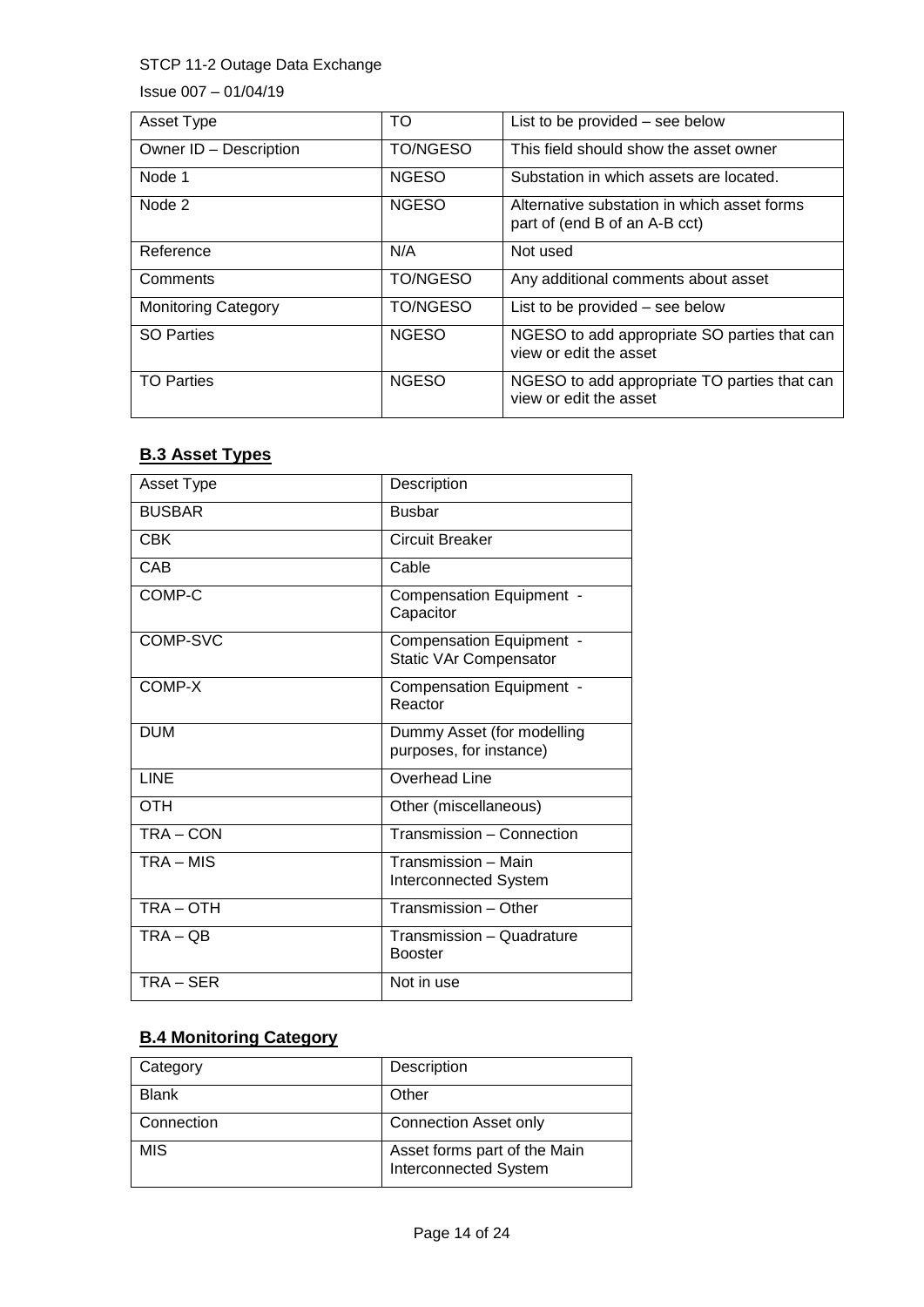| Compensation | Asset forms part of    |
|--------------|------------------------|
|              | Compensation equipment |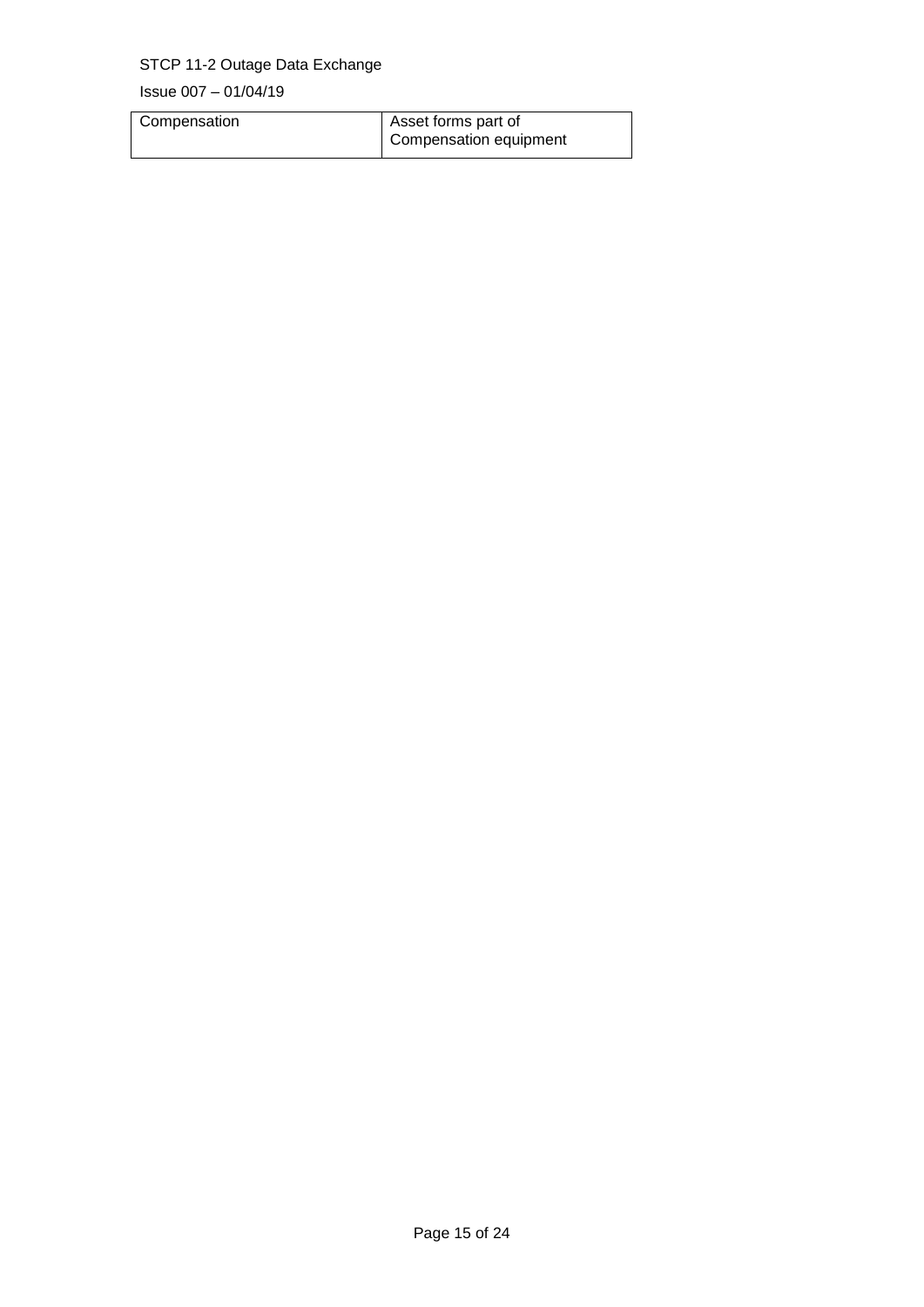# *Appendix C: NGESO Outage Database( TOGA) Codes*

| <b>Status</b>                                                            | <b>Request Description</b>                                                                                                                                                                                                                                                 | *Final?   |
|--------------------------------------------------------------------------|----------------------------------------------------------------------------------------------------------------------------------------------------------------------------------------------------------------------------------------------------------------------------|-----------|
| Request - Initial<br>(Set by TO)                                         | Initial Outage request before submission to<br>NGESO. This is used while a TO is assessing its<br>requests before submitting to the NGESO. SP will<br>not use this code, as SP's own systems will<br>manage this.                                                          | <b>No</b> |
| Request - With SO<br>(Sent by TO to NGESO)                               | With NGESO for assessment. This is the NGESO<br>'INBOX'. NGESO will assess all Outages that are<br>given this status whether for the first time or<br>subsequent updates. Outages that have<br>acceptable actual dates can be accepted directly<br>into the plan by NGESO. | <b>No</b> |
| Request - Rejected<br>(Set by NGESO)                                     | Outage request that will not be placed but may<br>still required by TO. NGESO shall discuss with TO<br>before setting to this status.                                                                                                                                      | Yes       |
| Request - Cancelled<br>((Normally set by TO but)<br>can be set by NGESO) | An Outage request for a new Outage or a change<br>to an existing Outage that is no longer required. If<br>the request is for a change to an existing Outage<br>the existing Outage will remain unchanged.                                                                  | Yes       |
| Request - In Plan<br>(Set by NGESO)                                      | The Outage Request is in the Plan. This is set<br>automatically by agreeing any request Outage<br>into the Plan                                                                                                                                                            | Yes       |

## *C.1.1 Request Outage status codes (As used by SP,SHETL)*

\*Final ?- If a status is Final then another request with a different request identification can be raised against a planned Outage with the same planned Outage identification.

# *C.1.2 Pending Outage status codes (As used by NGET)*

| <b>Status</b>                   | <b>Request Description</b>                                                                                                                                                                                    | *Final? |
|---------------------------------|---------------------------------------------------------------------------------------------------------------------------------------------------------------------------------------------------------------|---------|
| Pending - Awaiting<br>Agreement | The status of a change requested by the TO, yet<br>to be approved by NGESO. This could be a new<br>outage, a change to the details of an existing<br>outage, or request to remove an outage from the<br>plan. |         |
| Pending - Rejected<br>Pending   | Status of a change submitted by the TO, which<br>has been rejected by NGESO                                                                                                                                   |         |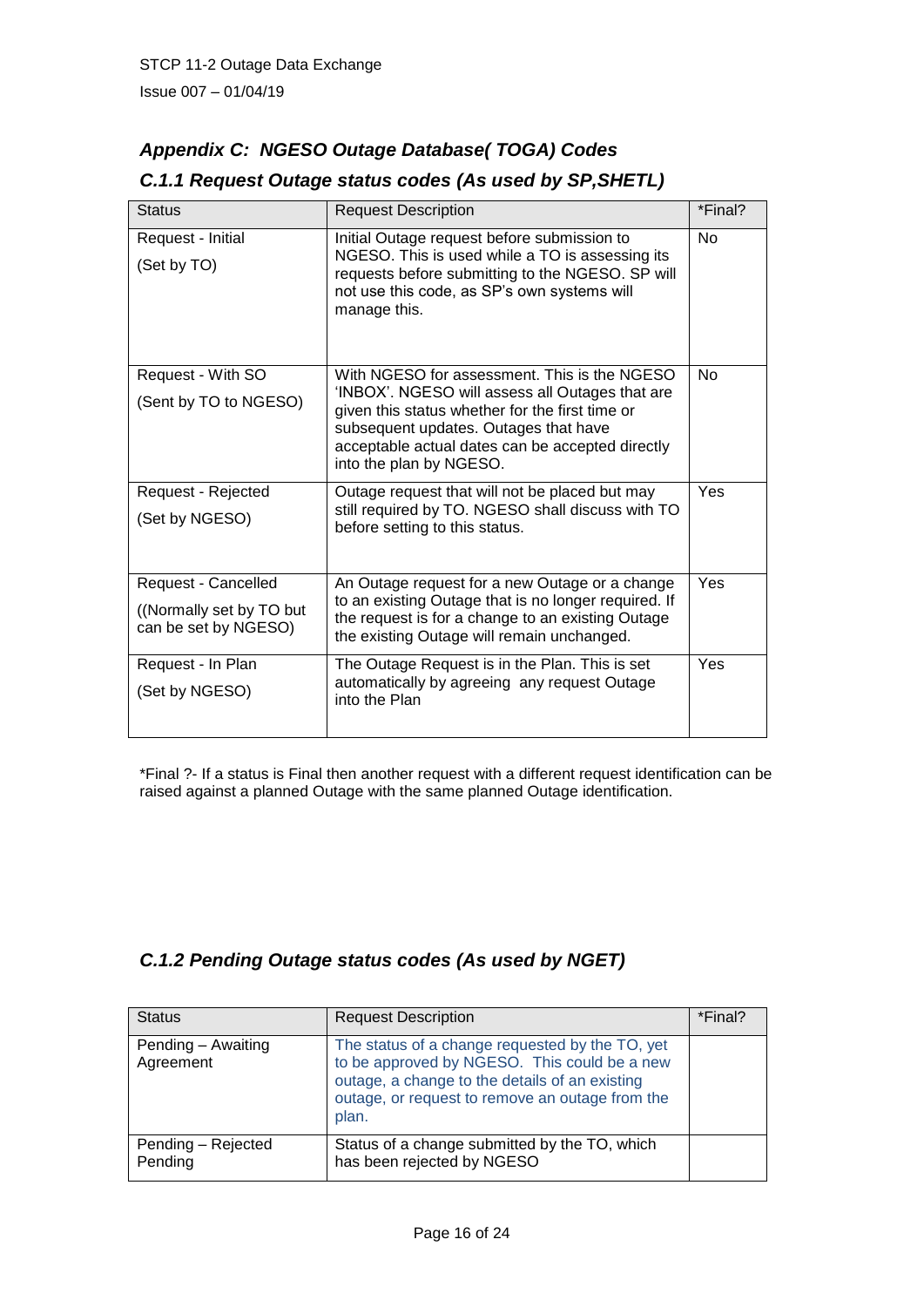Issue 007 – 01/04/19

| <b>Status</b>      | <b>Request Description</b>                                                                                                | *Final? |
|--------------------|---------------------------------------------------------------------------------------------------------------------------|---------|
| Pending - Editable | Pending outage is in an editable state, whilst TO<br>create / update booking, prior to submitting all<br>details to NGESO |         |

# *C.2 Planned Outage status codes (set by NGESO)*

| <b>Status</b>       | Description                                                                                                                                                                                                                                                                                                                                                                                                                        |
|---------------------|------------------------------------------------------------------------------------------------------------------------------------------------------------------------------------------------------------------------------------------------------------------------------------------------------------------------------------------------------------------------------------------------------------------------------------|
| Planned - Planned   | An Outage that forms part of the plan. An Outage will first get<br>this status when it goes into the plan for the first time either<br>from an Outage Request                                                                                                                                                                                                                                                                      |
| Planned - Started   | An Outage that has started and actual start dates have been<br>entered. Note it is only possible to update the end date at this<br>status.                                                                                                                                                                                                                                                                                         |
| Planned - Complete  | An Outage that has been completed and actual start and end<br>dates have been entered. Note it is NOT possible to update<br>any dates at this status.                                                                                                                                                                                                                                                                              |
| Planned - Not Taken | An Outage that has not been taken. If necessary the TO can<br>then use an Outage Request to make suggestions                                                                                                                                                                                                                                                                                                                       |
| Planned - Cancelled | An Outage that has been cancelled but a record that is<br>retained for history. This status can be set by NEGT directly by<br>changing the planned Outage status or by accepting an<br>Outage request submitted from TO. An Outage is usually<br>cancelled by the TO either by submitting a file request to<br>cancel an Outage or by submitting via the screen a direct<br>cancellation of a planned Outage to be agreed by NGESO |
| Planned - TBA       | A previously Planned booking, which, has been removed from<br>the plan. Currently with TO to make a change, not yet<br>resubmitted to NGESO for approval.                                                                                                                                                                                                                                                                          |
|                     |                                                                                                                                                                                                                                                                                                                                                                                                                                    |

# *C.3 Work types*

The following are the available work types. Several of these can be used when creating an Outage (multiple selection)

| Code       | <b>Description</b>                    |
|------------|---------------------------------------|
| <b>ADR</b> | AD HOC REPAIRS/MAINTENANCE (O/S)      |
| <b>ANC</b> | <b>Ancillary Equipment</b>            |
| <b>AVC</b> | SGT AVC OUT OF SERVICE (O/S)          |
| <b>CAP</b> | <b>Capability Declaration</b>         |
| <b>CBG</b> | Circuit Breaker Gas top up            |
| <b>CLR</b> | <b>CLEARANCE OUTAGE (O/S)</b>         |
| <b>COM</b> | <b>COMMISSIONING</b>                  |
| <b>DAR</b> | DAR OUTAGE                            |
| <b>DEC</b> | Defect repairs - Cables               |
| <b>DEL</b> | Defect repairs - Lines                |
| <b>DEP</b> | <b>Protection Depletion</b>           |
| <b>DER</b> | Defect repairs - compensation devices |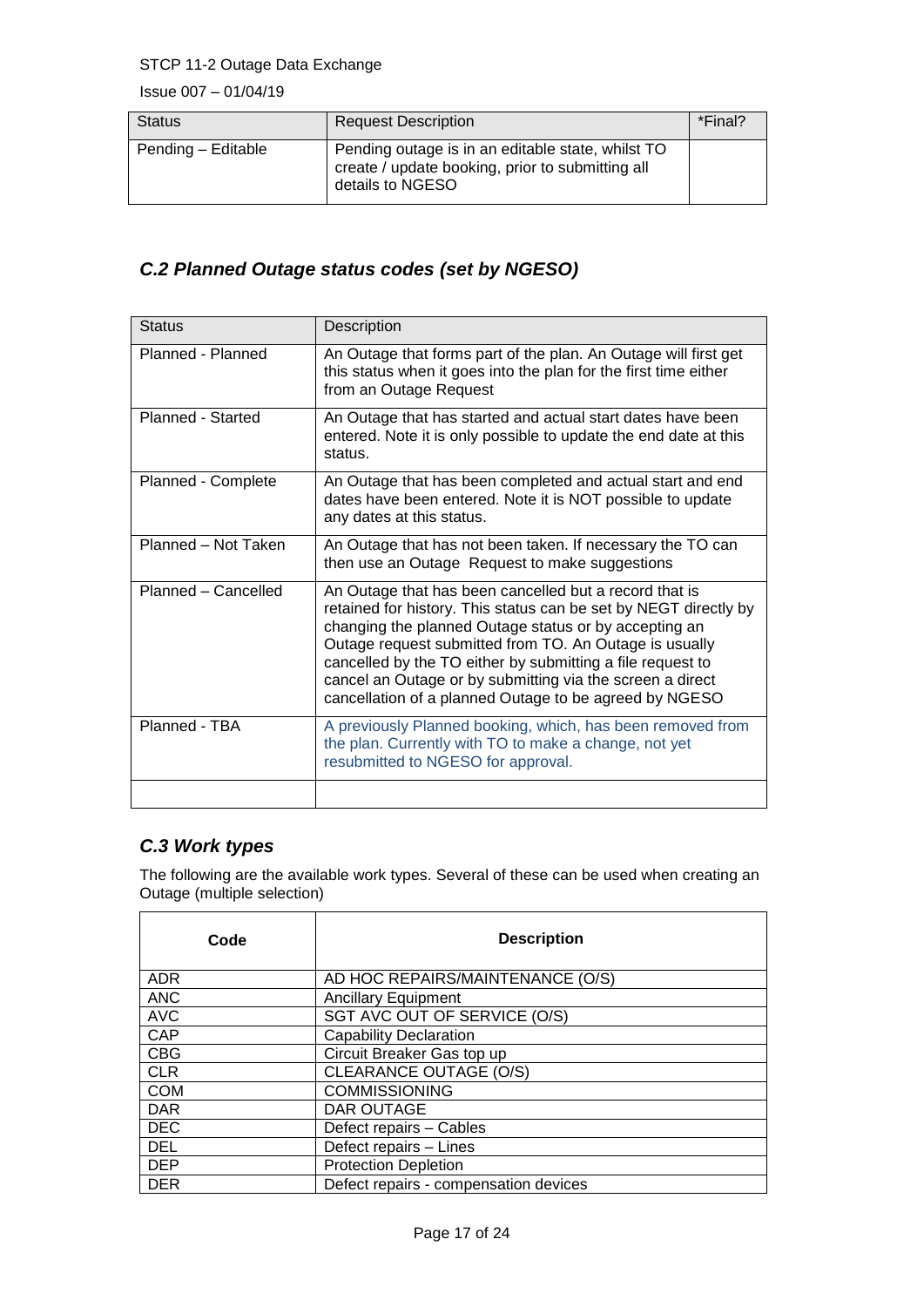Issue 007 – 01/04/19

| <b>DES</b> | Defect repairs - Switchgear               |
|------------|-------------------------------------------|
| <b>DET</b> | Defect repairs - Transformers             |
| <b>DOC</b> | Information Only                          |
| <b>EPR</b> | <b>External Party Request</b>             |
| <b>GEM</b> | <b>GENERATOR EQUIPMENT MAINTENANCE</b>    |
| <b>GEN</b> | <b>GENERATOR OUTAGE (O/S)</b>             |
| <b>HVC</b> | <b>HVSCC</b> implementation               |
| <b>IET</b> | <b>IET Testing</b>                        |
| <b>INS</b> | <b>INSURANCE INSPECTION</b>               |
| <b>OFC</b> | OVER FLYING CONDUCTORS                    |
| <b>OPS</b> | OPERATIONAL SWITCHING                     |
| <b>PRC</b> | Post fault repairs - Cables               |
| <b>PRL</b> | Post fault repairs - Lines                |
| <b>PRO</b> | PROTECTION OUTAGE (O/S)                   |
| <b>PRP</b> | Post fault repairs - protection           |
| <b>PRR</b> | Post fault repairs - compensation devices |
| <b>PRS</b> | Post fault repairs - Switchgear           |
| <b>PRT</b> | Post fault repairs - Transformers         |
| <b>PTT</b> | ON LOAD TRIP TEST                         |
| <b>RAT</b> | <b>RATING RESTRICTION (I/S)</b>           |
| <b>ROM</b> | ROUTINE MAINTENANCE (O/S)                 |
| <b>ROT</b> | RISK OF TRIP (I/S)                        |
| <b>RSS</b> | REQUIREMENT FOR SAFETY SWITCHING          |
| SCO        | SYSTEM CONSTRUCTION OUTAGE (O/S)          |
| <b>TCP</b> | Tree Cutting Proximity outage             |
| UCO        | <b>USER CONSTRUCTION OUTAGE (O/S)</b>     |
| <b>UMO</b> | <b>USER MAINTENACE OUTAGE</b>             |
| <b>UNC</b> | <b>UNCLASSIFIED</b>                       |
| <b>VCO</b> | Voltage Control Circuit Outage (SO)       |

# *C.4 TO Priority Codes*

Priority code indicates of how important a particular Outage is with 1 is being the most critical.

| Priority | Description ***                                                                                                                                                                                      |
|----------|------------------------------------------------------------------------------------------------------------------------------------------------------------------------------------------------------|
|          | Must Have – Includes urgent defect repairs, construction work associated with<br>third party connections, work associated with Network Rail possessions and<br><b>Priority Strategic Wider Works</b> |
| 2        | Other construction work and essential maintenance including overdue<br>maintenance and non urgent defect repairs                                                                                     |
| 3        | Routine maintenance that will have a significant impact on resource if moved                                                                                                                         |
| 4        | Routine maintenance that can be flexible                                                                                                                                                             |
| 5        | Other work that is taken when an opportunity arises and can easily be moved<br>with no impact on TO resource                                                                                         |

\*\*\* Descriptions for each Priority are not exhaustive list of works examples. An Outage can be given a Priority 1 status if TO of the requesting party can provide reasonable justification to NGESO.

# *C.5 Change codes*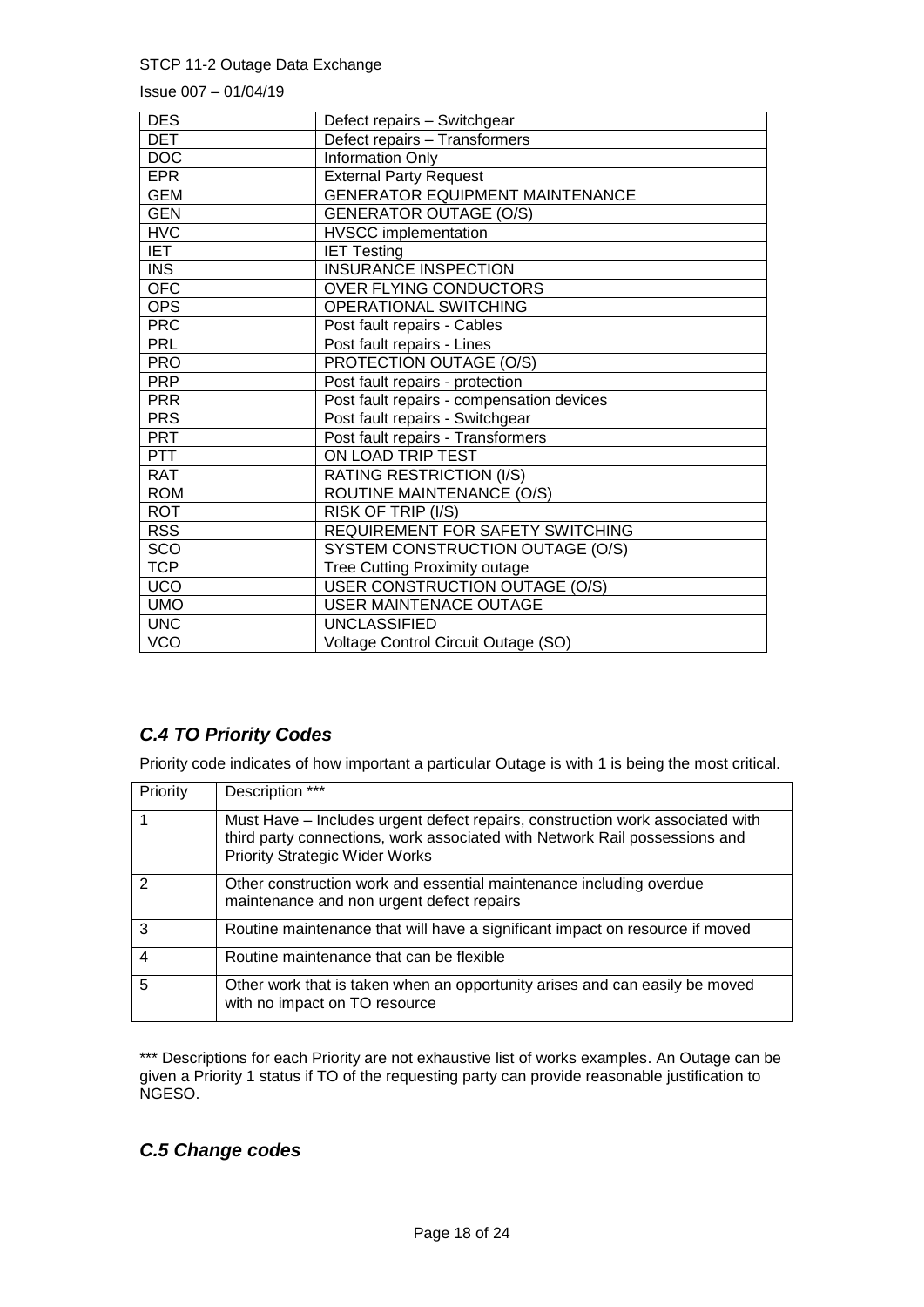Issue 007 – 01/04/19

NGESO Outage Database change codes must be unique and can be allocated for use in an individual Licensed Area or can be allocated for use by all TO's in all Licensed Areas. The following codes are in use.

| Code           | Description                                              |
|----------------|----------------------------------------------------------|
| 1              | New work identified in current year                      |
| $\overline{2}$ | OESB / EMI / RHMZ                                        |
| 3              | Prev WND- Previous Work Not Done                         |
| 4              | WSE- Insurance inspection (Written Scheme Examination)   |
| 5              | Maintain FOI (- Fix on Inspection) / Defects             |
| 6              | Faults                                                   |
| $\overline{7}$ | TO control Availability                                  |
| 8              | <b>Construction Resource</b>                             |
| 9              | <b>TO Resource</b>                                       |
| 10             | <b>Outage Omissions</b>                                  |
| 11             | <b>Replan TBA</b>                                        |
| 12             | Work Removed (R&C) - Work Removed (Risk and Criticality) |
| 13             | <b>Bundling / Opportunity Outage</b>                     |
| 15             | Weather                                                  |
| 23             | Snagging additional works added during outage            |
| 24             | Safety Incident on site                                  |
| 26             | Commissioning delays                                     |
| 27             | Commissioning outages additional                         |
| 28             | Scope Change                                             |
| 29             | Commissioning outage re-sequenced                        |
| 31             | Request to accelerate                                    |
| 33             | Outage not required                                      |
| 34             | HVSCC / Data Set Switch changes                          |
| 36             | Drawing / Design Issues                                  |
| 40             | Early completion of work                                 |
| 41             | Environmental                                            |
| 42             | LV Demand Security                                       |
| 43             | <b>MIS Security</b>                                      |
| 44             | Supplier / Contractor delay                              |
| 45             | New DNO outage                                           |
| 46             | DNO outage change                                        |
| 52             | <b>NAP PERFORMANCE</b>                                   |
| 53             | Outage delay by System Operator                          |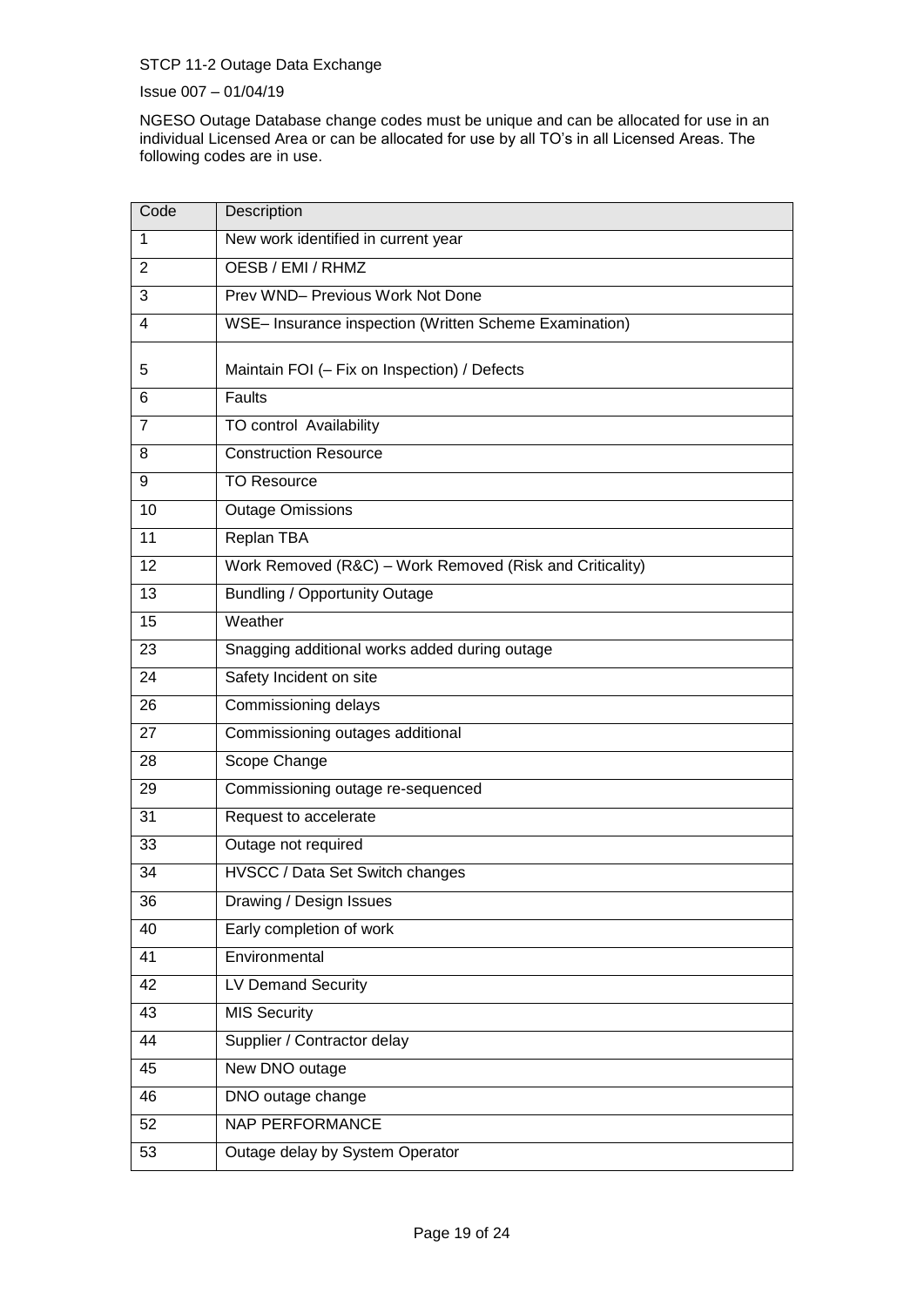Issue 007 – 01/04/19

| Code | Description                                                                 |
|------|-----------------------------------------------------------------------------|
| 54   | <b>ERTS Reduction</b>                                                       |
| 55   | <b>ERTS</b> Increase                                                        |
| 56   | Outage overrun                                                              |
| 57   | Knock on from TO initiated change                                           |
| 58   | Reinstated - Outage returned to the plan after being temporarily suspended. |
| 59   | Incorrect Outage duration for work                                          |
| 60   | Customer requested change                                                   |
| 61   | TO consequential change from NGESO initiated change                         |
| 62   | TO consequential change due to another TO change                            |
| 63   | TOCO accepted after plan freeze                                             |
| 64   | Economic delay / recall by System Operator                                  |

### *C.6 Unique Outage Identification (Outage Number) Prefixes*

| Company                                             | <b>Outage Identification Prefix</b>                                                       |
|-----------------------------------------------------|-------------------------------------------------------------------------------------------|
| <b>Scottish Power Transmission</b>                  | <b>SP</b>                                                                                 |
| Scottish Power Distribution (DNO)                   | SD.                                                                                       |
| Scottish Hydro Electric Transmission                | <b>SH</b>                                                                                 |
| Scottish Hydro Electric Power Distribution<br>(DNO) | HD                                                                                        |
| National Grid Electricity Transmission Plc          | (no prefix)                                                                               |
| National Grid Electricity System Operator Ltd       | <b>NG</b>                                                                                 |
| Balfour Beatty Gwynt Y Mor                          | GY                                                                                        |
| <b>Blue Transmission London Array</b>               | <b>BA</b>                                                                                 |
| <b>Blue Transmission Walney Ltd</b>                 | BT                                                                                        |
| Thanet OFTO limited                                 | TH.                                                                                       |
| Balfour Beatty - Greater Gabbard                    | GG                                                                                        |
| <b>Transmission Capital OFTO</b>                    | ТC                                                                                        |
| <b>Blue Transmission Sherringham Shoals</b>         | BS                                                                                        |
| West of Duddon Sands OFTO                           | <b>WD</b>                                                                                 |
| XXAdd Company name                                  | A two-letter prefix for specific company as<br>agreed with NGESO Add ID prefix to be used |

# *C.7 Party Codes*

These are the codes that are used to indicate who is requesting the Outage or change to an Outage. They can be codes that refer to NGESO, TO or an external party. The following table lists these codes. Note all users of the NGESO Outage Database (TOGA) will have a party code assigned to them. (This list will be subject to update to include further external parties)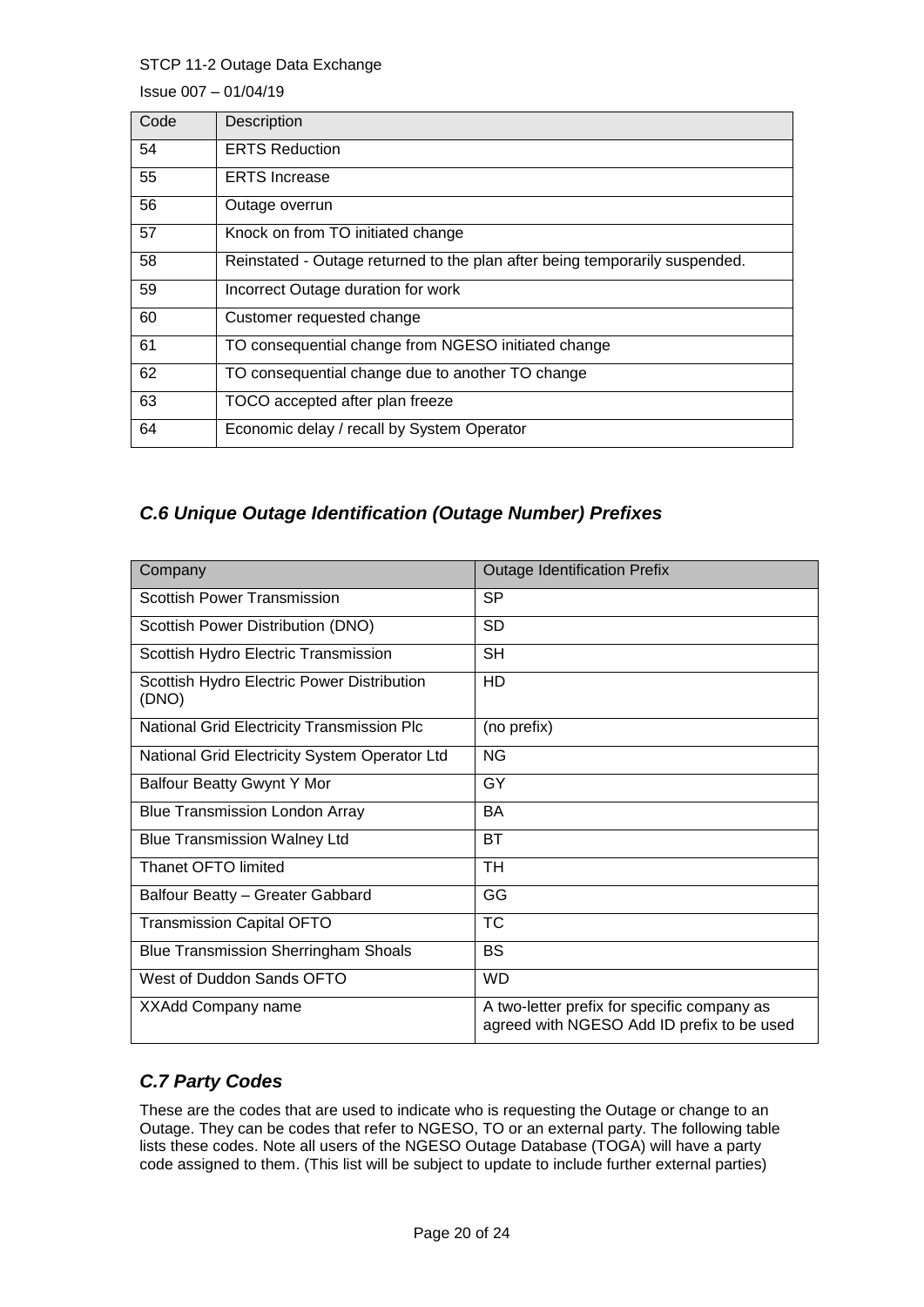Issue 007 – 01/04/19

| Code          | <b>Type</b> | User                                          |
|---------------|-------------|-----------------------------------------------|
| <b>PLSP</b>   | <b>TO</b>   | <b>Scottish Power Planning Group</b>          |
| <b>PLSH</b>   | TO          | Scottish Hydro Electric Transmission          |
| <b>SPD</b>    | <b>EXT</b>  | <b>Scottish Power Distribution</b>            |
| <b>SHEPDL</b> | <b>EXT</b>  | Scottish Hydro Electric Distribution          |
| <b>PLNTH</b>  | <b>SO</b>   | National Grid Electricity System Operator Ltd |
| <b>PLSTH</b>  | <b>SO</b>   | National Grid Electricity System Operator Ltd |
| <b>PLSCOT</b> | <b>SO</b>   | National Grid Electricity System Operator Ltd |
| <b>NGET</b>   | <b>TO</b>   | National Grid Electricity Transmission Plc    |
|               |             |                                               |
| <b>BBGYM</b>  | <b>TO</b>   | <b>Balfour Beatty Gwynt Y Mor</b>             |
| <b>BTLA</b>   | <b>TO</b>   | <b>Blue Transmission London Array</b>         |
| <b>BLTR</b>   | <b>TO</b>   | <b>Blue Transmission Walney Ltd</b>           |
| <b>THAW</b>   | <b>TO</b>   | <b>Thanet OFTO limited</b>                    |
| <b>GERG</b>   | <b>TO</b>   | Balfour Beatty - Greater Gabbard              |
| <b>TCS</b>    | <b>TO</b>   | <b>Transmission Capital Services</b>          |
| <b>BTSS</b>   | <b>TO</b>   | <b>Blue Transmission Sherringham Shoals</b>   |
| <b>WOD</b>    | <b>TO</b>   | West of Duddon Sands OFTO                     |
|               |             |                                               |
|               |             |                                               |
|               |             |                                               |

#### *Appendix D: Change of Network Ownership*

A TO can be associated with one or more assets/substations through the add asset, add substation, edit asset and edit substation screens.

It is expected that over time the network assets may be bought and sold leading to different TO's being associated to the assets.

The TO will advise NGESO as soon as practicable prior to changes of asset ownership and NGESO will maintain details of such changes within the NGESO Outage database

Authorised NGESO users are able to access a Change of Ownership screen that allows the ownership of assets to be transferred from one TO to another TO.

A history detailing the past and present ownership of assets will be retained in the TOGA database.

TOGA will maintain the integrity of outage requests and reports etc. over any period of ownership change against the following criteria:

- After the change date the new TO will be able to see all past outage information for that network including outages requested by the previous TO.
- After the change date the old owner will not be able to see any information for that network.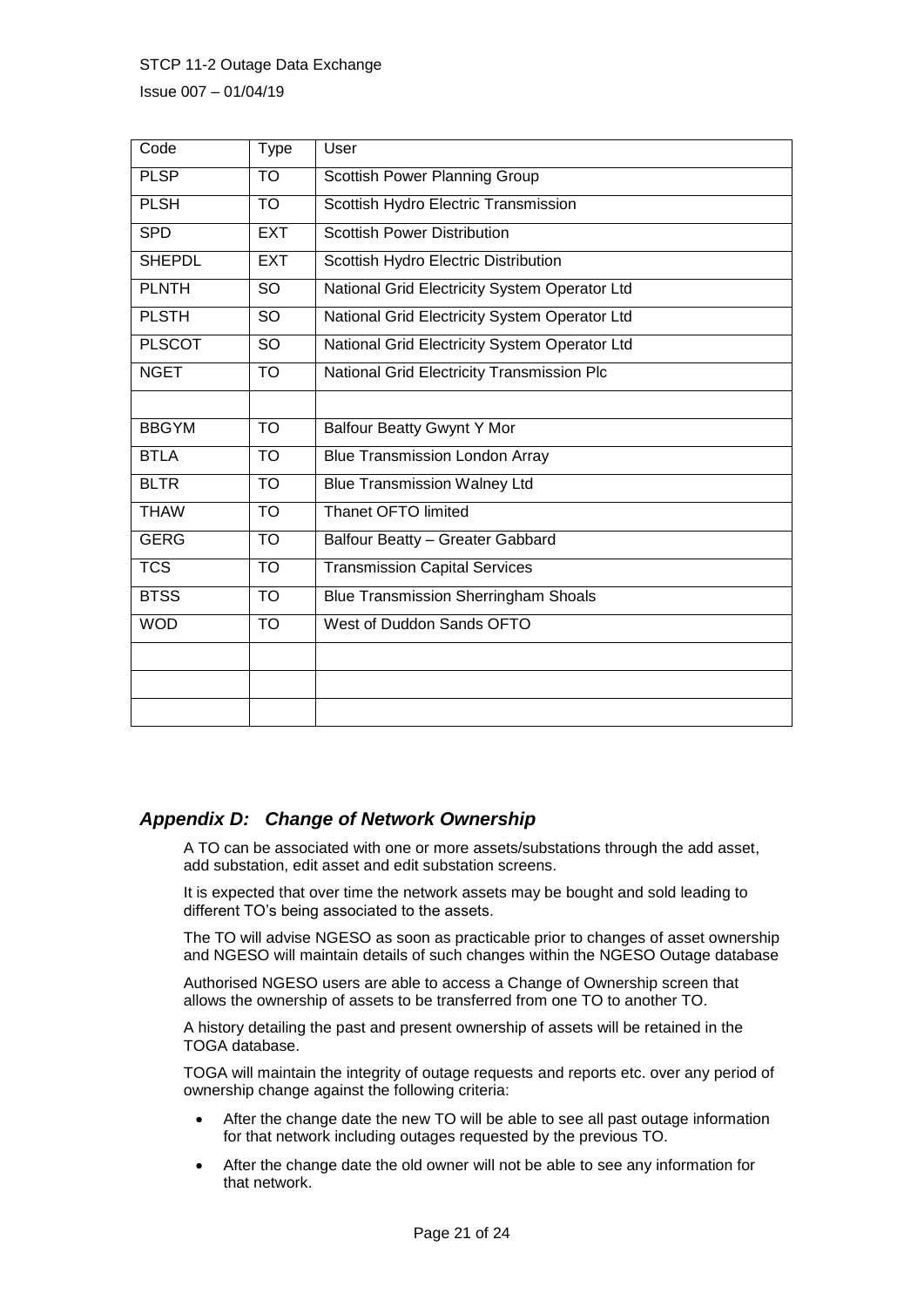Issue 007 – 01/04/19

- Until the changeover date the old TO will be able to submit outage requests even for the period after the ownership changeover
- Until the changeover date the new TO will be able to see any outage associated to the network
- When a TO of an network is replaced by a new TO a re-association of the assets/substations will be carried out within that network to the new TO.

### *Appendix E: Boundary of Influence*

Authorised NGESO users will define the association that will connect a TO party with the appropriate connecting asset in other TO networks (i.e. Boundary of Influence)

A Boundary of Influence is defined at asset level only and is applicable only to basic assets not substations,

If a Boundary of Influence is created between a TO and an asset it does not automatically create the reverse Boundary of Influence. This has to be done manually.

All TO's will have visibility of planned outages within their own network and any outages that may be planned within the Boundary of Influence (i.e. impacting outages).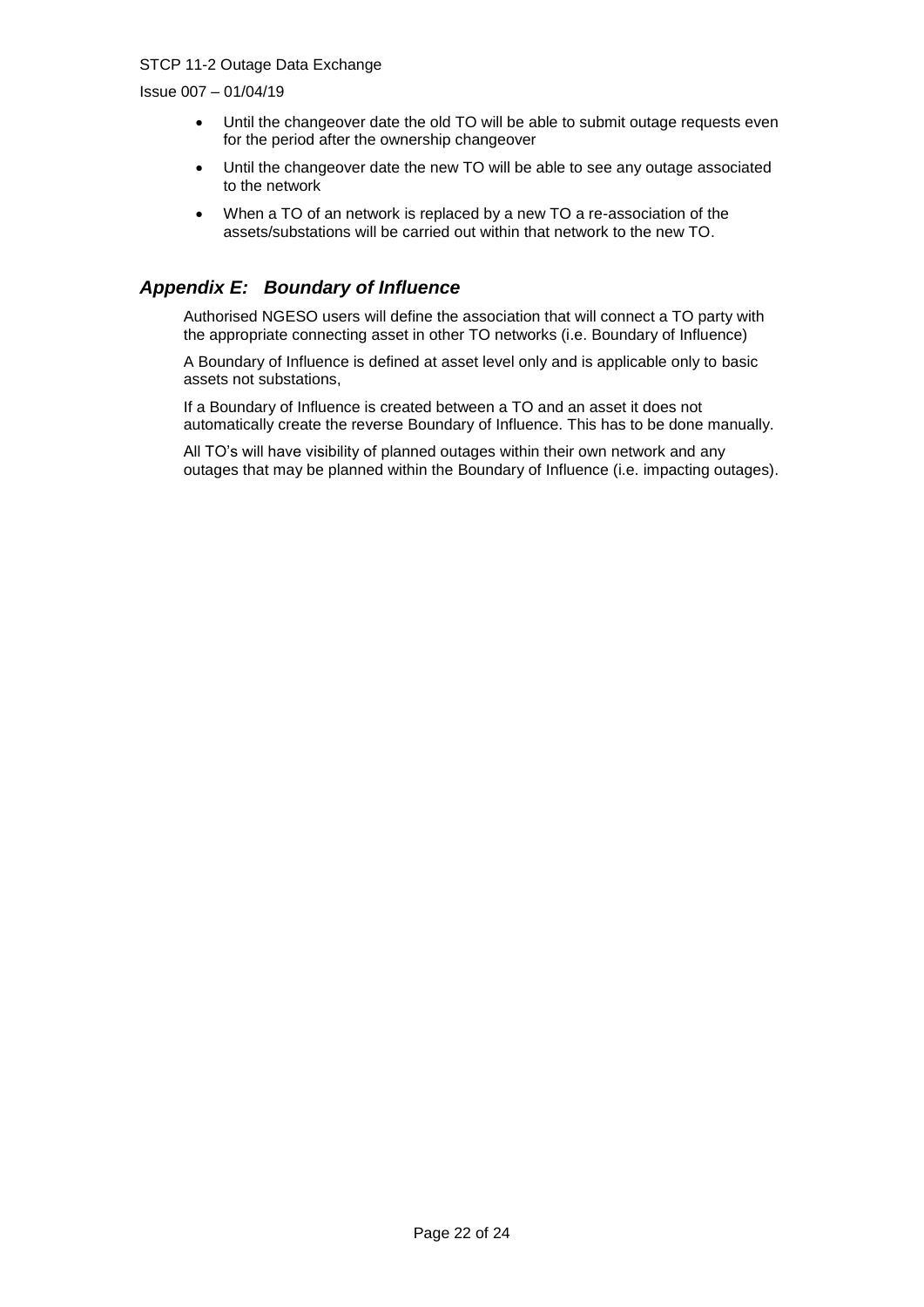Issue 007 – 01/04/19

#### *Appendix F: Capacity Declaration*

Where an Offshore transmission connection is to a DNO network and that DNO requires some restriction on the output of the Offshore Network then the DNO should declare a Capacity Declaration.

The Capacity Declaration applicable to the DNO network will provide information on:

- Maximum export capacity
- Maximum import capacity
- Period over which the capacity limits are valid
- Designated circuits (optional)

Each Capacity Declaration may optionally be associated with an outage.

The Capacity Declaration will be facilitated within TOGA by creating a Planned Outage against the assets associated with a Basic Outage. NGESO will create a capacity declaration on behalf of a DNO and the NGESO will create a capacity declaration on behalf of the Offshore TO.

When it receives a DNO capacity declaration NGESO will carry out a process to determine how (or if) the restriction should be apportioned between the connecting parties.

An authorised NGESO user will carry out a process to determine how (or if) the Capacity Declaration should be apportioned between the connecting parties at that connection point.

NGESO will distribute information on this apportionment to ensure all parties get appropriate visibility.

Where a network restriction exists in a TO network due to a customer choice connection NGESO may declare a Capacity Declaration to one or more connecting parties using the same process.